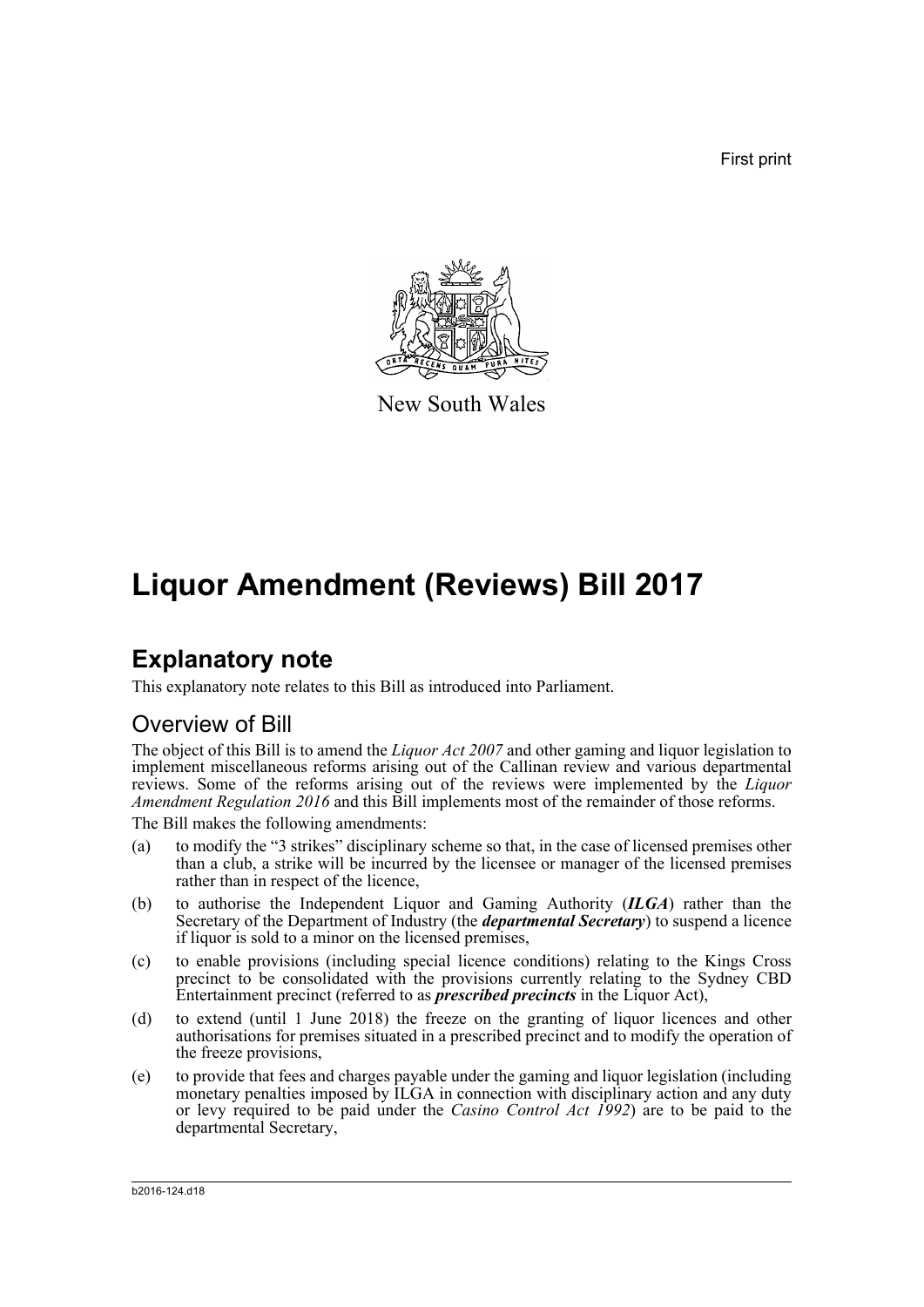(f) to make other amendments of a minor, administrative or consequential nature.

## Outline of provisions

**Clause 1** sets out the name (also called the short title) of the proposed Act.

**Clause 2** provides for the commencement of the proposed Act on a day or days appointed by proclamation. However, the amendments providing for the payment to the departmental Secretary of fees and other money under the gaming and liquor legislation will commence on 1 July 2017.

## **Schedule 1 Amendment of Liquor Act 2007 No 90**

### **Modification of licence freeze in prescribed precincts**

**Schedule 1 [7]** extends (until 1 June 2018) the period (the *freeze period*) during which the granting of licences, various other liquor-related authorisations and development consents in respect of premises situated in a prescribed precinct (*subject premises*) is to be restricted. **Schedule 1 [4]–[6], [8] and [14]** are consequential amendments.

**Schedule 1 [9]–[13] and [15]–[18]** also modify the operation of the licence freeze as follows:

- (a) by removing the prohibition on the granting of a producer/wholesaler licence for subject premises,
- (b) by removing provisions that prevent ILGA from taking certain action in respect of subject premises (such as granting authorisations or changing the boundary of premises) if that action may (or is likely to) result in an increase in the number of people who enter the precinct in which the premises are situated principally to consume alcohol,
- (c) by providing that ILGA is no longer prevented from approving the removal of a producer/wholesaler licence to subject premises.

**Schedule 1 [19]–[21] and [48]** remove obsolete or redundant provisions.

### **Consolidation and modification of provisions relating to prescribed precincts**

**Schedule 1 [28]** removes provisions relating to the Kings Cross precinct that are currently replicated in the Liquor Act in the provisions relating to prescribed precincts. The regulations currently prescribe the Sydney CBD Entertainment precinct as a precinct and the intention is to do the same for the Kings Cross precinct. The amendments made by **Schedule 1 [1], [3], [23], [25], [29]–[32], [39], [45] and [46]** are consequential on the Kings Cross precinct being treated as a prescribed precinct and on the consolidation of the existing separate provisions relating to the 2 precincts.

**Schedule 1 [34]** provides that the departmental Secretary, rather than the Minister, may exempt the licensee of a high risk venue in a prescribed precinct from the patron ID scanning requirement under section 116 $\vec{E}$  (1) (a) of the Liquor Act and approve the form and manner of making an application for such an exemption.

**Schedule 1 [35]** provides that the departmental Secretary may exempt the licensee of a high risk venue from the patron ID scanning requirement only if the Secretary is satisfied that the exemption is unlikely to result in an increase in the level of alcohol-related violence or anti-social behaviour or other alcohol-related harm in the prescribed precinct in which the high risk venue is situated.

**Schedule 1 [36]** provides that a temporary banning order may prohibit a person from entering or remaining on any licensed premises in a prescribed precinct. However, **Schedule 1 [37]** provides that the prohibition does not include licensed restaurants that are not high risk venues and do not trade after midnight.

**Schedule 1 [40]** makes it clear that the regulations may authorise the departmental Secretary to declare by order in writing any specified part of premises situated in a prescribed precinct to be subject to the special licence conditions that apply to licensed premises in a prescribed precinct.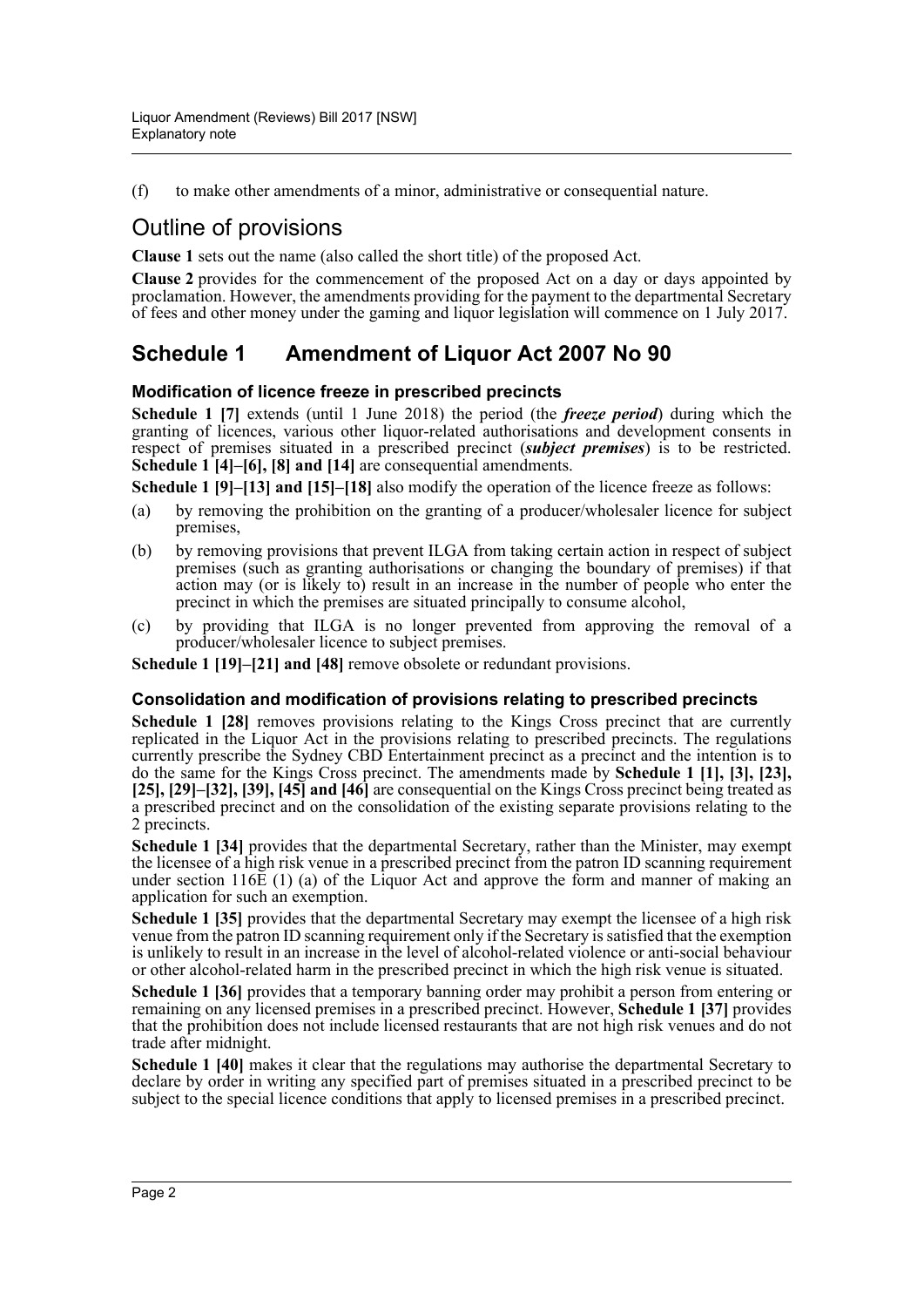### **Modification of 3 strikes disciplinary scheme**

**Schedule 1 [44]** substitutes Part 9A of the Liquor Act to modify the basis on which strikes are incurred in relation to licensed premises and to make other changes to the way in which the 3 strikes scheme operates. The new Part has the following new features:

- (a) the list of offences committed on licensed premises that may attract a strike will still include breaching licence conditions but will be limited to those conditions that restrict the trading hours of licensed premises or prohibit patrons from entering licensed premises at certain times,
- (b) in the case of licensed premises other than club premises, strikes are incurred by the licensee or manager of the premises and no longer attach to the licence,
- (c) in the case of club premises, any strike will continue to be incurred on the licence,
- (d) any decision to impose a strike or to take remedial action in respect of a strike (which includes imposing licence conditions) will be made by ILGA rather than the departmental Secretary,
- (e) any such decision by ILGA will be reviewable by NCAT,
- (f) the licensee or manager of licensed premises may also apply to ILGA for a review of its decision to impose a strike,
- (g) the licence conditions that may be imposed if a strike is incurred will include conditions relating to the employment of persons as the licensee or manager of the licensed premises.

### **Miscellaneous amendments**

**Schedule 1 [2] and [33]** update references as a consequence of past administrative changes.

**Schedule 1 [24]** provides that the fee for the approval by ILGA of the removal of a licence to other premises is to be paid to the departmental Secretary.

**Schedule 1 [26]** provides that persons who are agents (or acting on behalf) of a hotelier are, along with employees and hotel residents, authorised to be in the bar area of the hotel after closing time. The amendment made by **Schedule 1 [27]** removes an unnecessary provision relating to the offence committed by hoteliers if unauthorised persons are in the bar area after closing time.

**Schedule 1 [38]** inserts a missing conjunction.

Schedule 1 [41] provides that ILGA, rather than the departmental Secretary, may suspend a licence if liquor is sold to a minor on the licensed premises. **Schedule 1 [42]** provides that any such decision to suspend a licence is reviewable by NCAT.

**Schedule 1 [43]** provides that any monetary penalty or costs ordered by ILGA in connection with disciplinary action under Part 9 of the Liquor Act is to be paid to the departmental Secretary.

**Schedule 1 [47]** contains savings and transitional provisions consequential on the enactment of the proposed Act. In particular, any strikes incurred under Part 9A of the Liquor Act before the substitution of that Part by the proposed Act are revoked.

## **Schedule 2 Amendment of other gaming and liquor legislation**

**Schedule 2** contains amendments to certain gaming and liquor legislation:

- (a) to ensure that fees and charges (including monetary penalties imposed by ILGA and any duty or levy payable under the *Casino Control Act 1992*) are payable to the departmental Secretary and to provide that the departmental Secretary may recover, as a debt, any such money that is payable to the Secretary under the gaming and liquor legislation, and
- (b) to update references as a consequence of recent administrative changes, and
- (c) to make other amendments of an administrative or consequential nature.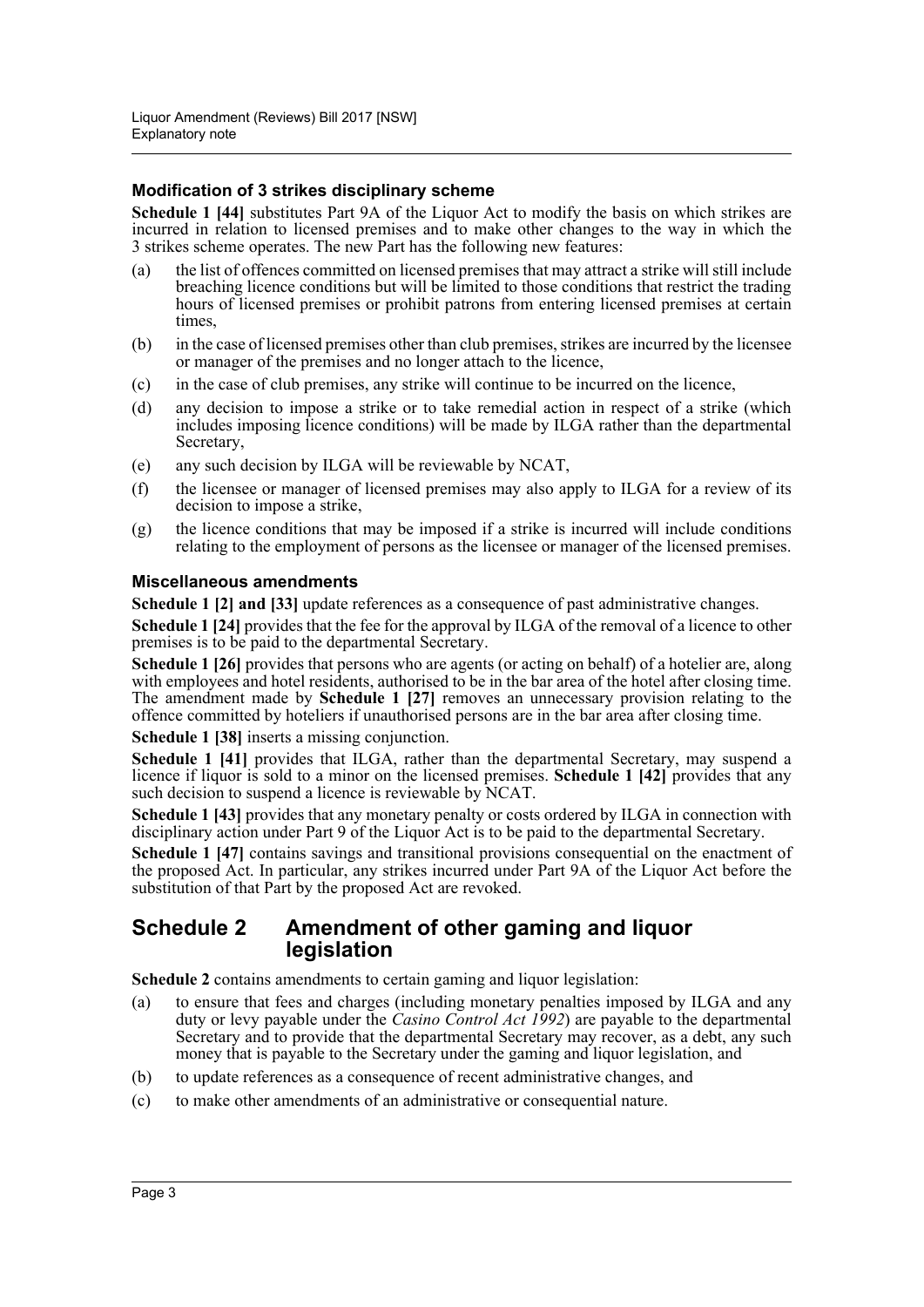First print



New South Wales

# **Liquor Amendment (Reviews) Bill 2017**

# **Contents**

|                   |                                                  | Page |
|-------------------|--------------------------------------------------|------|
|                   | Name of Act                                      | 2.   |
|                   | Commencement                                     | 2.   |
| Schedule 1        | Amendment of Liquor Act 2007 No 90               |      |
| <b>Schedule 2</b> | Amendment of other gaming and liquor legislation | 18   |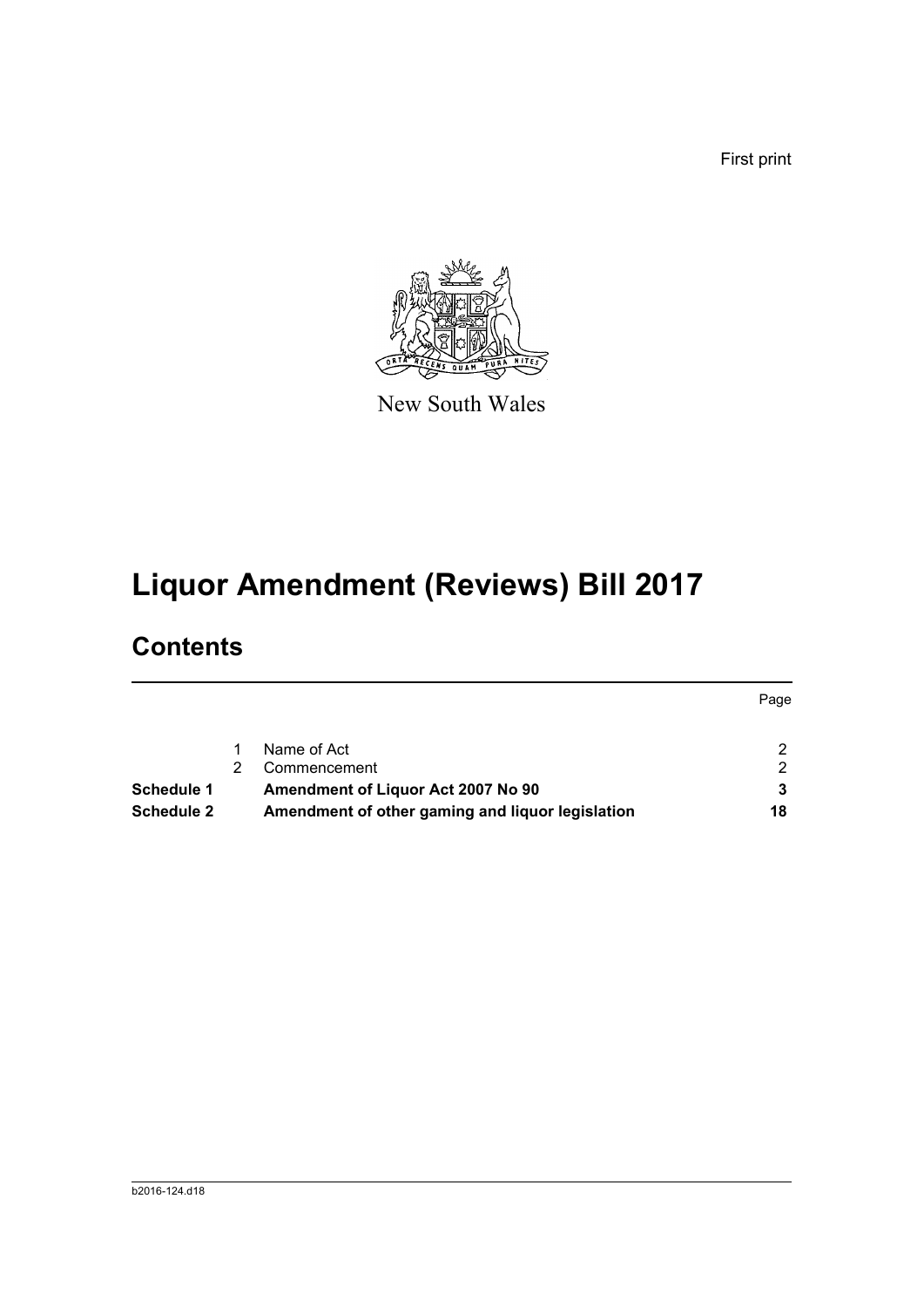

New South Wales

# **Liquor Amendment (Reviews) Bill 2017**

No , 2017

### **A Bill for**

An Act to amend the *Liquor Act 2007* following certain reviews of that Act; and for other purposes.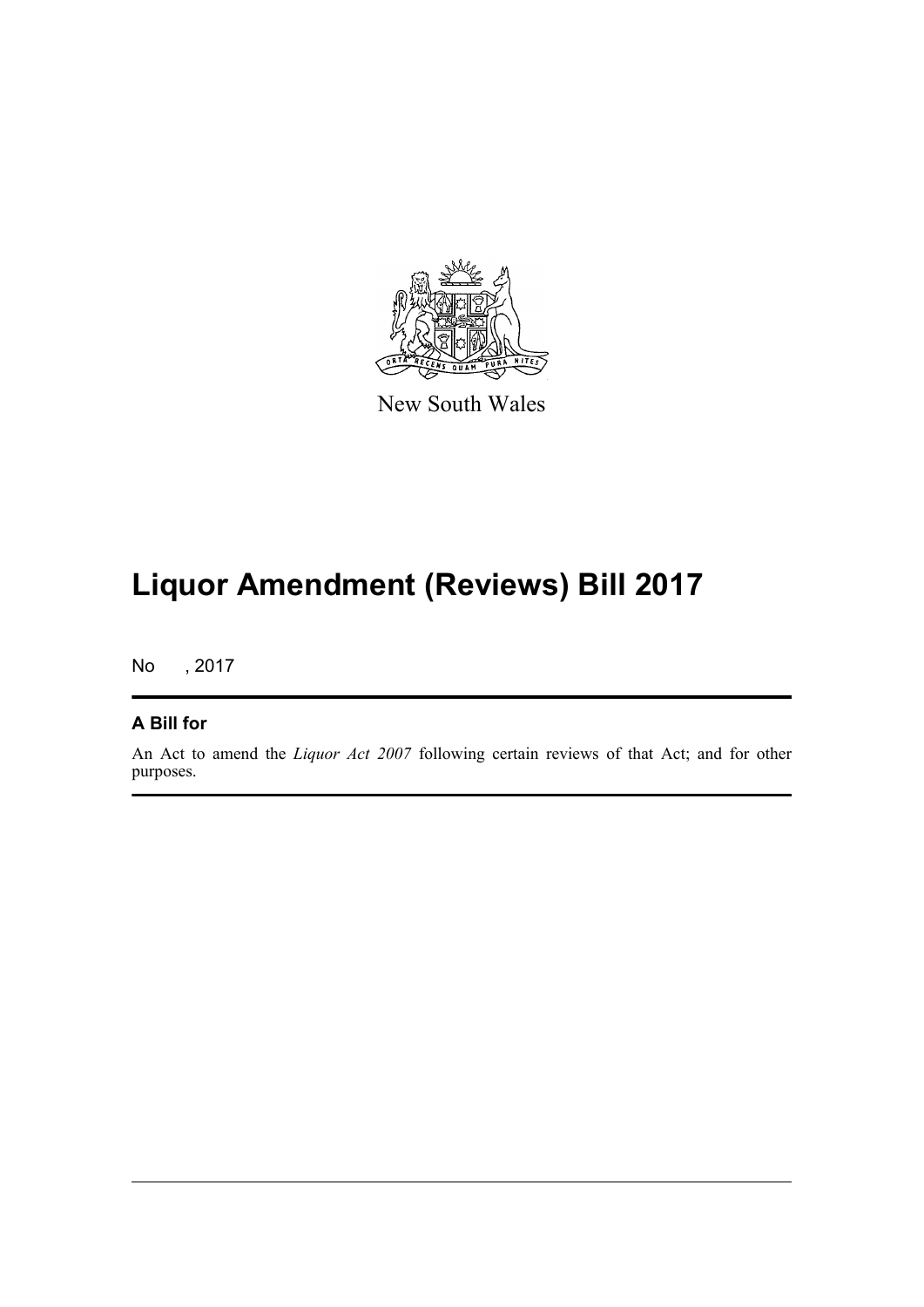<span id="page-5-1"></span><span id="page-5-0"></span>

|   |             |                             | The Legislature of New South Wales enacts:                                    |                |  |
|---|-------------|-----------------------------|-------------------------------------------------------------------------------|----------------|--|
| 1 | Name of Act |                             |                                                                               |                |  |
|   |             |                             | This Act is the <i>Liquor Amendment (Reviews) Act 2017</i> .                  | 3              |  |
|   |             | <b>Commencement</b>         |                                                                               | $\overline{4}$ |  |
|   | (1)         | provided by subsection (2). | This Act commences on a day or days to be appointed by proclamation except as | 5<br>6         |  |
|   | (2)         |                             | The following provisions of this Act commence on 1 July 2017:                 | $\overline{7}$ |  |
|   |             | (a)                         | Schedule 1 [24] and [43],                                                     | 8              |  |
|   |             | (b)                         | Schedule 2.1 $[1]-[7]$ ,                                                      | 9              |  |
|   |             | (c)                         | Schedule 2.2 [3] and $[4]$ ,                                                  | 10             |  |
|   |             | Schedule 2.3,<br>(d)        |                                                                               | 11             |  |
|   |             | Schedule 2.4.<br>(e)        |                                                                               | 12             |  |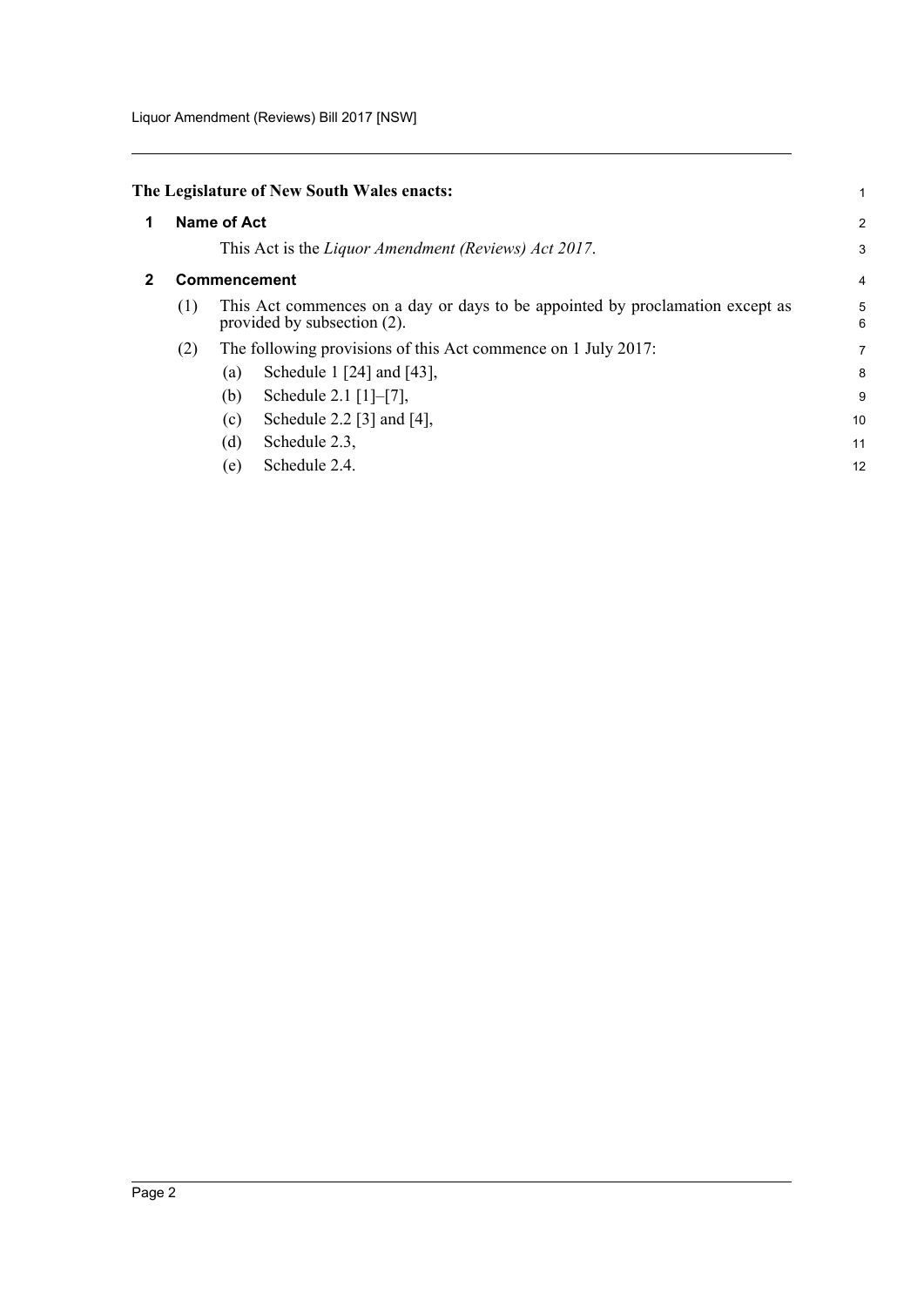<span id="page-6-0"></span>

|       | <b>Schedule 1</b>            | <b>Amendment of Liquor Act 2007 No 90</b>                                                                                                                                                                                                                                    | 1                |
|-------|------------------------------|------------------------------------------------------------------------------------------------------------------------------------------------------------------------------------------------------------------------------------------------------------------------------|------------------|
| [1]   | <b>Section 4 Definitions</b> |                                                                                                                                                                                                                                                                              | $\overline{c}$   |
|       |                              | Omit paragraph (c) of the definition of <i>manager</i> in section $4(1)$ . Insert instead:                                                                                                                                                                                   | 3                |
|       |                              | in the case of a high risk venue within the meaning of section 116B—a<br>(c)<br>person appointed by the licensee, in accordance with licence conditions<br>imposed by the regulations under section 116I, to be present in the<br>venue in accordance with those conditions. | 4<br>5<br>6<br>7 |
|       |                              | Section 4 (1), definition of "Secretary"                                                                                                                                                                                                                                     |                  |
| $[2]$ |                              | Omit "Trade and Investment, Regional Infrastructure and Services".                                                                                                                                                                                                           | 8<br>9           |
|       |                              | Insert instead "Industry".                                                                                                                                                                                                                                                   | 10               |
|       |                              |                                                                                                                                                                                                                                                                              |                  |
| $[3]$ | Omit section 4A (2).         | Section 4A Meaning of "Kings Cross precinct"                                                                                                                                                                                                                                 | 11<br>12         |
|       |                              |                                                                                                                                                                                                                                                                              |                  |
| [4]   |                              | Sections 20B (2) and 49A (1), note                                                                                                                                                                                                                                           | 13               |
|       |                              | Omit "freeze precinct" and "non-freeze precinct" wherever occurring.<br>Insert instead "prescribed precinct" and "non-prescribed precinct", respectively.                                                                                                                    | 14               |
|       |                              |                                                                                                                                                                                                                                                                              | 15               |
| [5]   |                              | Section 20B Trading hours for small bars                                                                                                                                                                                                                                     | 16               |
|       | Omit section 20B (5).        |                                                                                                                                                                                                                                                                              | 17               |
| [6]   |                              | Part 4, Division 1A, heading                                                                                                                                                                                                                                                 | 18               |
|       |                              | Insert "in prescribed precincts" after "authorisations".                                                                                                                                                                                                                     | 19               |
| $[7]$ |                              | <b>Section 47A Definitions</b>                                                                                                                                                                                                                                               | 20               |
|       |                              | Omit section 47A (1), (2) and (2A). Insert instead:                                                                                                                                                                                                                          | 21               |
|       | (1)                          | In this Division:                                                                                                                                                                                                                                                            | 22               |
|       |                              | <i>freeze period</i> means the period ending on 1 June 2018 or such earlier or later<br>date as may be prescribed by the regulations.<br><i>subject premises</i> means any premises situated wholly or partly in a prescribed                                                | 23<br>24<br>25   |
|       |                              | precinct.                                                                                                                                                                                                                                                                    | 26               |
|       | (2)                          | A regulation made after the substitution of this subsection by the <i>Liquor</i><br>Amendment (Reviews) Act 2017 that extends the freeze period has effect only<br>if it is made before the end of the freeze period.                                                        | 27<br>28<br>29   |
| [8]   |                              | <b>Section 47AB Premises excluded by regulations</b>                                                                                                                                                                                                                         | 30               |
|       |                              | Omit "that are situated in a prescribed precinct".                                                                                                                                                                                                                           | 31               |
| [9]   |                              | Section 47B Restrictions on granting new licences                                                                                                                                                                                                                            | 32               |
|       |                              | Omit section 47B $(1)$ (e) and $(2)$ .                                                                                                                                                                                                                                       | 33               |
| [10]  | <b>Section 47C</b>           |                                                                                                                                                                                                                                                                              | 34               |
|       |                              | Omit the section. Insert instead:                                                                                                                                                                                                                                            | 35               |
|       | 47C                          | Restrictions on granting extended trading authorisations                                                                                                                                                                                                                     | 36               |
|       |                              | During the freeze period:                                                                                                                                                                                                                                                    | 37               |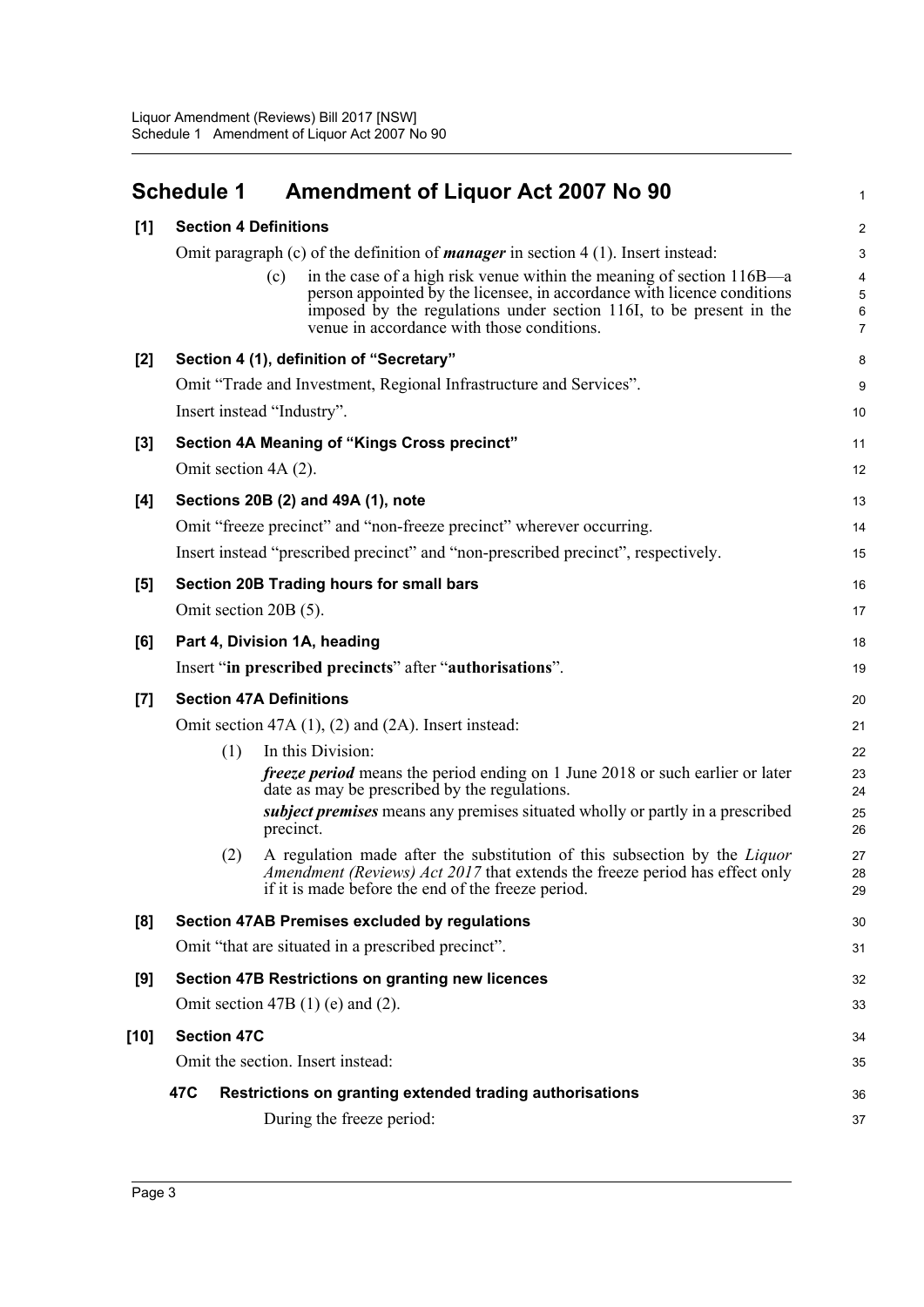|        |                             | (a) | an extended trading authorisation may only be granted in relation to<br>subject premises if it authorises the sale or supply of liquor on the<br>premises for a special occasion that takes place on a specified date and<br>not on a regular basis, and                                                                                                                                                                                                                                                                                       | 1<br>$\overline{\mathbf{c}}$<br>3<br>4 |
|--------|-----------------------------|-----|------------------------------------------------------------------------------------------------------------------------------------------------------------------------------------------------------------------------------------------------------------------------------------------------------------------------------------------------------------------------------------------------------------------------------------------------------------------------------------------------------------------------------------------------|----------------------------------------|
|        |                             | (b) | an extended trading authorisation applying to subject premises must not<br>be varied so as to increase the trading hours of the premises.                                                                                                                                                                                                                                                                                                                                                                                                      | 5<br>6                                 |
| $[11]$ |                             |     | Section 47D Restrictions on varying or revoking licence conditions                                                                                                                                                                                                                                                                                                                                                                                                                                                                             | 7                                      |
|        |                             |     | Omit "This subsection does not, however, prevent the granting of an extended trading<br>authorisation as referred to in section 47C (c)." from section 47D (1).                                                                                                                                                                                                                                                                                                                                                                                | 8<br>9                                 |
| $[12]$ | Section 47D (2)             |     |                                                                                                                                                                                                                                                                                                                                                                                                                                                                                                                                                | 10                                     |
|        |                             |     | Omit the subsection. Insert instead:                                                                                                                                                                                                                                                                                                                                                                                                                                                                                                           | 11                                     |
|        | (2)                         |     | Without limiting the operation of subsection (1), the Authority must not,<br>during the freeze period, take action under any other provision of this Act to<br>vary or revoke the conditions to which a licence is subject, being a licence to<br>which this section applies that is held in respect of subject premises, if the<br>Authority is satisfied that the variation or revocation of the condition is likely<br>to result in an increase in the patron capacity of the premises.                                                     | 12<br>13<br>14<br>15<br>16<br>17       |
| $[13]$ |                             |     | Section 47E Restrictions on granting authorisations under section 24 (3)                                                                                                                                                                                                                                                                                                                                                                                                                                                                       | 18                                     |
|        | Omit section 47E (2).       |     |                                                                                                                                                                                                                                                                                                                                                                                                                                                                                                                                                | 19                                     |
| $[14]$ |                             |     | Sections 47F (1) and 47G (3)                                                                                                                                                                                                                                                                                                                                                                                                                                                                                                                   | 20                                     |
|        |                             |     | Omit "freeze precinct" wherever occurring. Insert instead "prescribed precinct".                                                                                                                                                                                                                                                                                                                                                                                                                                                               | 21                                     |
| $[15]$ |                             |     | Section 47F Restrictions on approving licence removals                                                                                                                                                                                                                                                                                                                                                                                                                                                                                         | 22                                     |
|        | Omit section 47F $(1)$ (e). |     |                                                                                                                                                                                                                                                                                                                                                                                                                                                                                                                                                | 23                                     |
| $[16]$ | Section 47F (2) and (3)     |     |                                                                                                                                                                                                                                                                                                                                                                                                                                                                                                                                                | 24                                     |
|        |                             |     | Omit the subsections. Insert instead:                                                                                                                                                                                                                                                                                                                                                                                                                                                                                                          | 25                                     |
|        | (2)                         |     | During the freeze period, the Authority must not approve the removal of an<br>on-premises licence (other than an on-premises licence that relates to a public<br>entertainment venue) or a producer/wholesaler licence to subject premises<br>from premises that are not situated in the prescribed precinct in which the<br>subject premises are situated if the Authority is satisfied that the patron<br>capacity of the subject premises will be more than the patron capacity of the<br>premises from which the licence would be removed. | 26<br>27<br>28<br>29<br>30<br>31<br>32 |
|        | (3)                         |     | Removal of licence between premises in same prescribed precinct                                                                                                                                                                                                                                                                                                                                                                                                                                                                                | 33                                     |
|        |                             |     | During the freeze period, the Authority must not approve the removal of a<br>licence, being a licence to which this subsection applies, to subject premises<br>from other premises situated in the same prescribed precinct in which the<br>subject premises are situated if the Authority is satisfied that the patron<br>capacity of the subject premises will be more than the patron capacity of the<br>premises from which the licence would be removed.                                                                                  | 34<br>35<br>36<br>37<br>38<br>39       |
| $[17]$ |                             |     | Section 47G Restrictions on changing boundaries of premises                                                                                                                                                                                                                                                                                                                                                                                                                                                                                    | 40                                     |
|        |                             |     | Omit section 47G (1). Insert instead:                                                                                                                                                                                                                                                                                                                                                                                                                                                                                                          | 41                                     |
|        | (1)                         |     | During the freeze period, the Authority must not change the specified<br>boundaries (as referred to in section 94) of subject premises to which this<br>subsection applies if the Authority is satisfied that the change in the                                                                                                                                                                                                                                                                                                                | 42<br>43<br>44                         |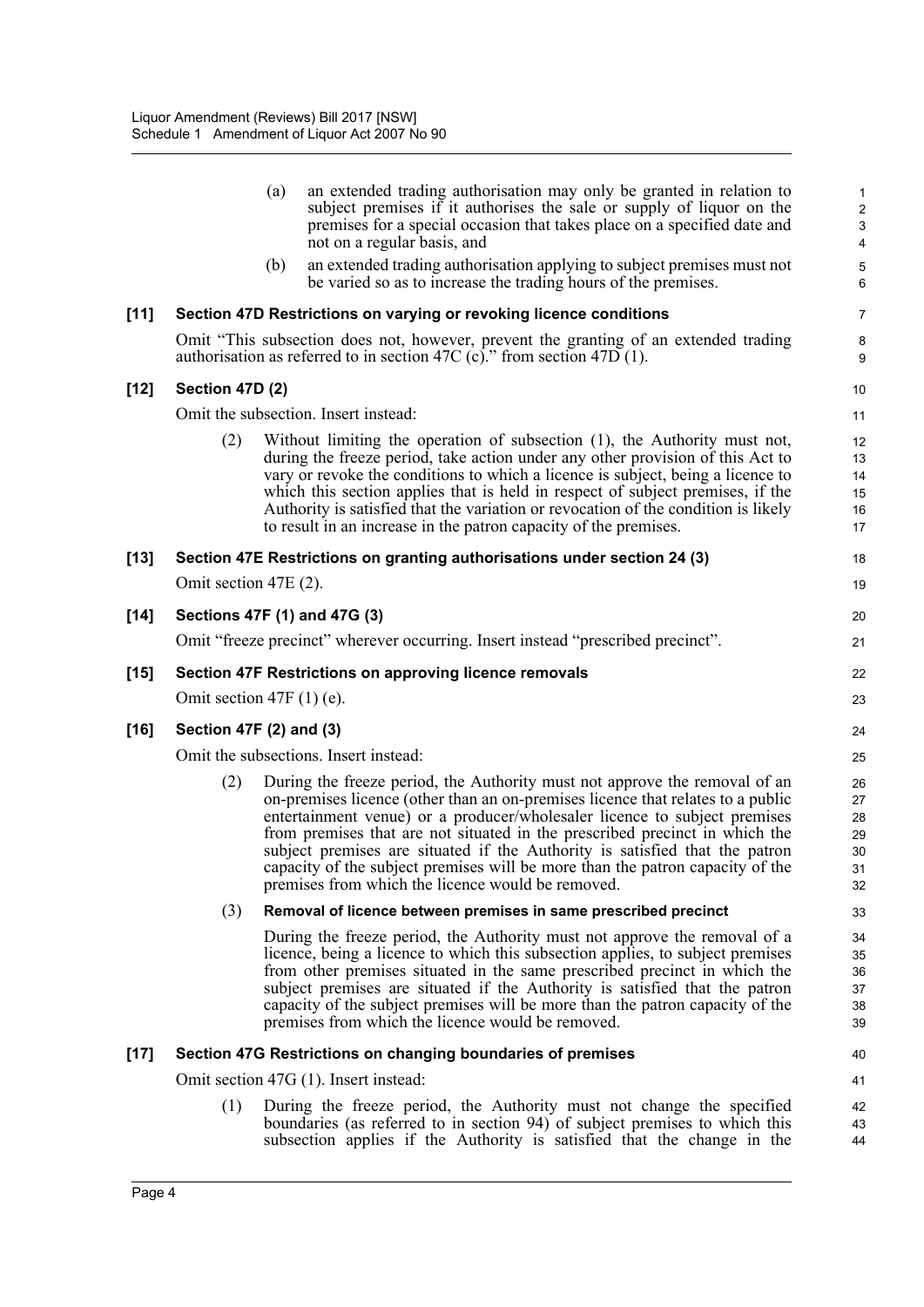|        |                       | boundaries of the premises is likely to result in an increase in the patron<br>capacity of the subject premises.                                                                                                                                                                                                                                                                                                                                                                      | 1<br>$\overline{a}$         |
|--------|-----------------------|---------------------------------------------------------------------------------------------------------------------------------------------------------------------------------------------------------------------------------------------------------------------------------------------------------------------------------------------------------------------------------------------------------------------------------------------------------------------------------------|-----------------------------|
| $[18]$ |                       | Section 47H Restrictions on licence conditions imposed by Secretary                                                                                                                                                                                                                                                                                                                                                                                                                   | 3                           |
|        |                       | Omit section 47H (1). Insert instead:                                                                                                                                                                                                                                                                                                                                                                                                                                                 | 4                           |
|        | (1)                   | During the freeze period, the Secretary must not, except in such cases as the<br>Secretary considers appropriate, impose a condition on a licence, or vary or<br>revoke any condition of a licence, being a licence to which this section applies<br>that is held in respect of subject premises, if the Secretary is satisfied that the<br>condition, or the variation or revocation of the condition, is likely to result in<br>an increase in the patron capacity of the premises. | 5<br>6<br>7<br>8<br>9<br>10 |
| $[19]$ | premises              | Section 47I Restrictions on granting development consent in relation to subject                                                                                                                                                                                                                                                                                                                                                                                                       | 11<br>12                    |
|        |                       | Omit section 47I (3). Insert instead:                                                                                                                                                                                                                                                                                                                                                                                                                                                 | 13                          |
|        | (3)                   | This section does not apply to or in respect of an application for development<br>consent to carry out development on subject premises for the purposes of a<br>restaurant.                                                                                                                                                                                                                                                                                                           | 14<br>15<br>16              |
| $[20]$ | Section 471 (9)       |                                                                                                                                                                                                                                                                                                                                                                                                                                                                                       | 17                          |
|        |                       | Omit the definition of <i>relevant introduction date</i> .                                                                                                                                                                                                                                                                                                                                                                                                                            | 18                          |
| $[21]$ |                       | <b>Section 47J Regulations</b>                                                                                                                                                                                                                                                                                                                                                                                                                                                        | 19                          |
|        | Omit section 47J (d). |                                                                                                                                                                                                                                                                                                                                                                                                                                                                                       | 20                          |
| $[22]$ |                       | Section 54 Secretary may impose, vary or revoke licence conditions                                                                                                                                                                                                                                                                                                                                                                                                                    | 21                          |
|        |                       | Omit "116A or 116I in respect of a licence relating to premises in the Kings Cross precinct<br>or a prescribed precinct, respectively" from section 54 (1AA).                                                                                                                                                                                                                                                                                                                         | 22<br>23                    |
|        |                       | Insert instead "116I in respect of a licence relating to premises in a prescribed precinct".                                                                                                                                                                                                                                                                                                                                                                                          | 24                          |
| $[23]$ |                       | Sections 54 (2) (b) (iii) and 152 (1) (n1)                                                                                                                                                                                                                                                                                                                                                                                                                                            | 25                          |
|        |                       | Omit "the Kings Cross precinct or" wherever occurring.                                                                                                                                                                                                                                                                                                                                                                                                                                | 26                          |
| $[24]$ |                       | Section 59 Removal of licence to other premises                                                                                                                                                                                                                                                                                                                                                                                                                                       | 27                          |
|        |                       | Omit "the Authority" from section 59 (7) (a). Insert instead "the Secretary".                                                                                                                                                                                                                                                                                                                                                                                                         | 28                          |
| $[25]$ |                       | Section 91 Responsibilities and liabilities in relation to licensed premises                                                                                                                                                                                                                                                                                                                                                                                                          | 29                          |
|        |                       | Omit "sections 116A (2) (i) and" from section 91 (1A). Insert instead "section".                                                                                                                                                                                                                                                                                                                                                                                                      | 30                          |
| $[26]$ |                       | Section 104 Person in bar area or certain other areas of hotel outside trading hours                                                                                                                                                                                                                                                                                                                                                                                                  | 31                          |
|        |                       | Omit section 104 (2) (a). Insert instead:<br>a resident of the hotel or an employee or agent of, or a person acting on<br>(a)                                                                                                                                                                                                                                                                                                                                                         | 32                          |
|        |                       | behalf of, the hotelier, or                                                                                                                                                                                                                                                                                                                                                                                                                                                           | 33<br>34                    |
| $[27]$ | Section 104 (5) (d)   |                                                                                                                                                                                                                                                                                                                                                                                                                                                                                       | 35                          |
|        | Omit the paragraph.   |                                                                                                                                                                                                                                                                                                                                                                                                                                                                                       | 36                          |
| $[28]$ |                       | Part 6, Division 3 Kings Cross precinct                                                                                                                                                                                                                                                                                                                                                                                                                                               | 37                          |
|        | Omit the Division.    |                                                                                                                                                                                                                                                                                                                                                                                                                                                                                       | 38                          |
|        |                       |                                                                                                                                                                                                                                                                                                                                                                                                                                                                                       |                             |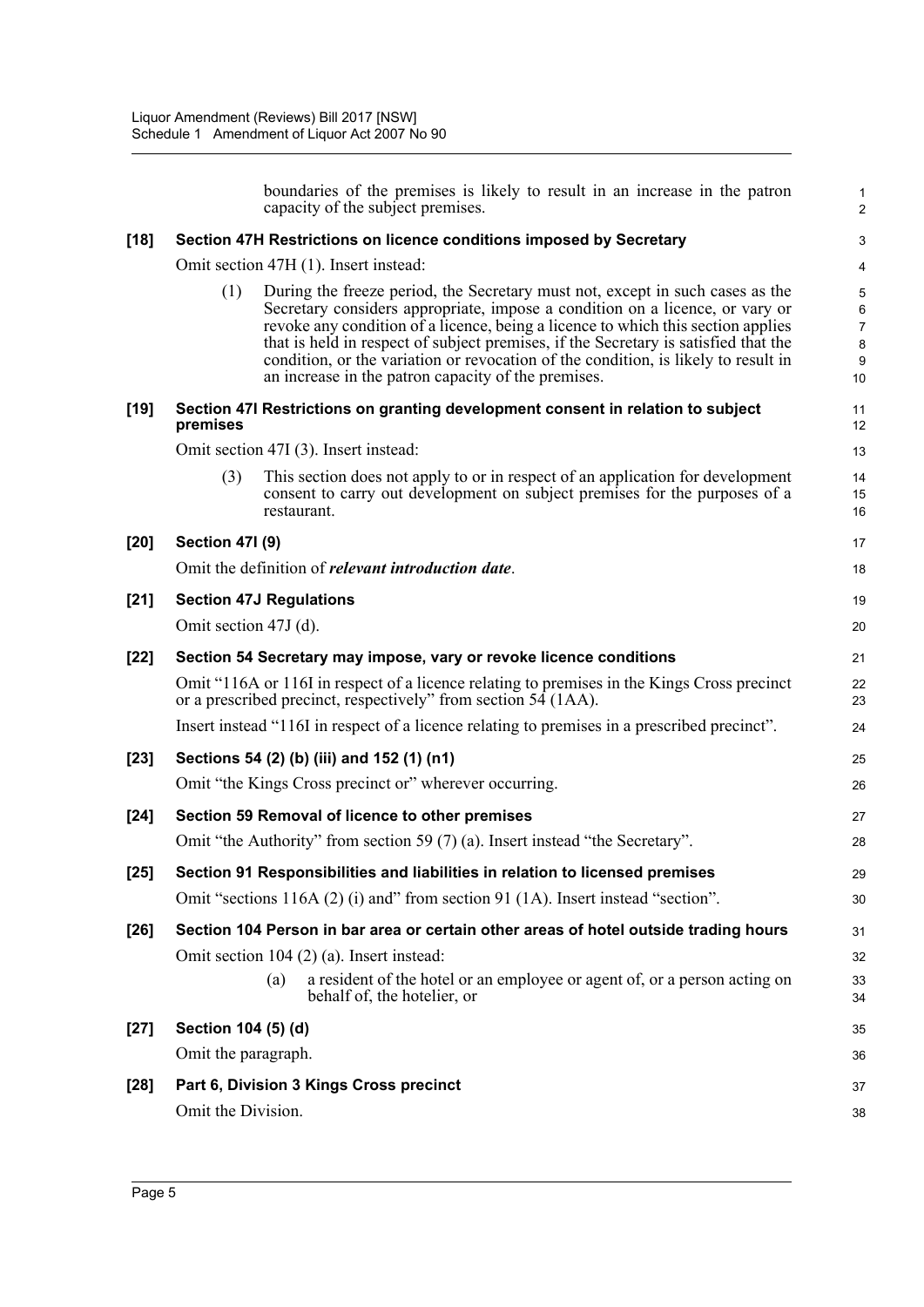Liquor Amendment (Reviews) Bill 2017 [NSW] Schedule 1 Amendment of Liquor Act 2007 No 90

| $[29]$ | <b>Section 116B Interpretation</b>                                                                                                                                                                                                                                                                                                                                                    | $\mathbf{1}$               |
|--------|---------------------------------------------------------------------------------------------------------------------------------------------------------------------------------------------------------------------------------------------------------------------------------------------------------------------------------------------------------------------------------------|----------------------------|
|        | Omit the definitions of <i>prescribed precinct</i> and <i>relevant licensed premises</i> from<br>section $116B(1)$ .                                                                                                                                                                                                                                                                  | $\boldsymbol{2}$<br>3      |
| $[30]$ | <b>Section 116C Prescribed precincts</b>                                                                                                                                                                                                                                                                                                                                              | $\overline{4}$             |
|        | Omit section $116C(2)$ .                                                                                                                                                                                                                                                                                                                                                              | 5                          |
| $[31]$ | Section 116C (3) (a)                                                                                                                                                                                                                                                                                                                                                                  | 6                          |
|        | Omit "(other than premises situated in the Kings Cross precinct)".                                                                                                                                                                                                                                                                                                                    | $\overline{7}$             |
| $[32]$ | <b>Section 116C (4)</b>                                                                                                                                                                                                                                                                                                                                                               | 8                          |
|        | Omit "An area". Insert instead "Except in the case of the Kings Cross precinct, an area".                                                                                                                                                                                                                                                                                             | 9                          |
| $[33]$ | <b>Section 116C (4)</b>                                                                                                                                                                                                                                                                                                                                                               | 10                         |
|        | Omit "the Office of Liquor, Gaming and Racing".                                                                                                                                                                                                                                                                                                                                       | 11                         |
|        | Insert instead "Liquor and Gaming NSW, Department of Industry".                                                                                                                                                                                                                                                                                                                       | 12                         |
| $[34]$ | Section 116E High risk venues-licence conditions relating to ID scanning                                                                                                                                                                                                                                                                                                              | 13                         |
|        | Omit "Minister" from section 116E (7) and (10) wherever occurring.                                                                                                                                                                                                                                                                                                                    | 14                         |
|        | Insert instead "Secretary".                                                                                                                                                                                                                                                                                                                                                           | 15                         |
| $[35]$ | <b>Section 116E (9)</b>                                                                                                                                                                                                                                                                                                                                                               | 16                         |
|        | Omit the subsection. Insert instead:                                                                                                                                                                                                                                                                                                                                                  | 17                         |
|        | (9)<br>The Secretary may exempt the licensee of a high risk venue from the patron<br>ID scanning requirement only if the Secretary is satisfied that the exemption<br>is unlikely to result in an increase in the level of alcohol-related violence or<br>anti-social behaviour or other alcohol-related harm in the prescribed precinct<br>in which the high risk venue is situated. | 18<br>19<br>20<br>21<br>22 |
| $[36]$ | Section 116F Temporary banning orders-licensed premises in prescribed precinct<br>and adjacent precincts                                                                                                                                                                                                                                                                              | 23<br>24                   |
|        | Omit "relevant" wherever occurring.                                                                                                                                                                                                                                                                                                                                                   | 25                         |
| $[37]$ | <b>Section 116F (6)</b>                                                                                                                                                                                                                                                                                                                                                               | 26                         |
|        | Insert after section $116F(5)$ :                                                                                                                                                                                                                                                                                                                                                      | 27                         |
|        | (6)<br>A reference in this section to licensed premises does not include a reference to<br>a licensed restaurant that is not authorised to trade after midnight on any day<br>of the week unless it is a high risk venue.                                                                                                                                                             | 28<br>29<br>30             |
| $[38]$ | Section 116G Long-term banning orders-high risk venues                                                                                                                                                                                                                                                                                                                                | 31                         |
|        | Insert "or" after "the licence," in section $116G(3)$ (a1) (ii).                                                                                                                                                                                                                                                                                                                      | 32                         |
| $[39]$ | <b>Section 116G (9)</b>                                                                                                                                                                                                                                                                                                                                                               | 33                         |
|        | Omit the subsection. Insert instead:                                                                                                                                                                                                                                                                                                                                                  | 34                         |
|        | (9)<br>In subsection $(3)$ (a):                                                                                                                                                                                                                                                                                                                                                       | 35                         |
|        | <i>public place</i> includes a place:                                                                                                                                                                                                                                                                                                                                                 | 36                         |
|        | of public resort open to or used by the public as of right, or<br>(a)                                                                                                                                                                                                                                                                                                                 | 37                         |
|        | for the time being:<br>(b)                                                                                                                                                                                                                                                                                                                                                            | 38                         |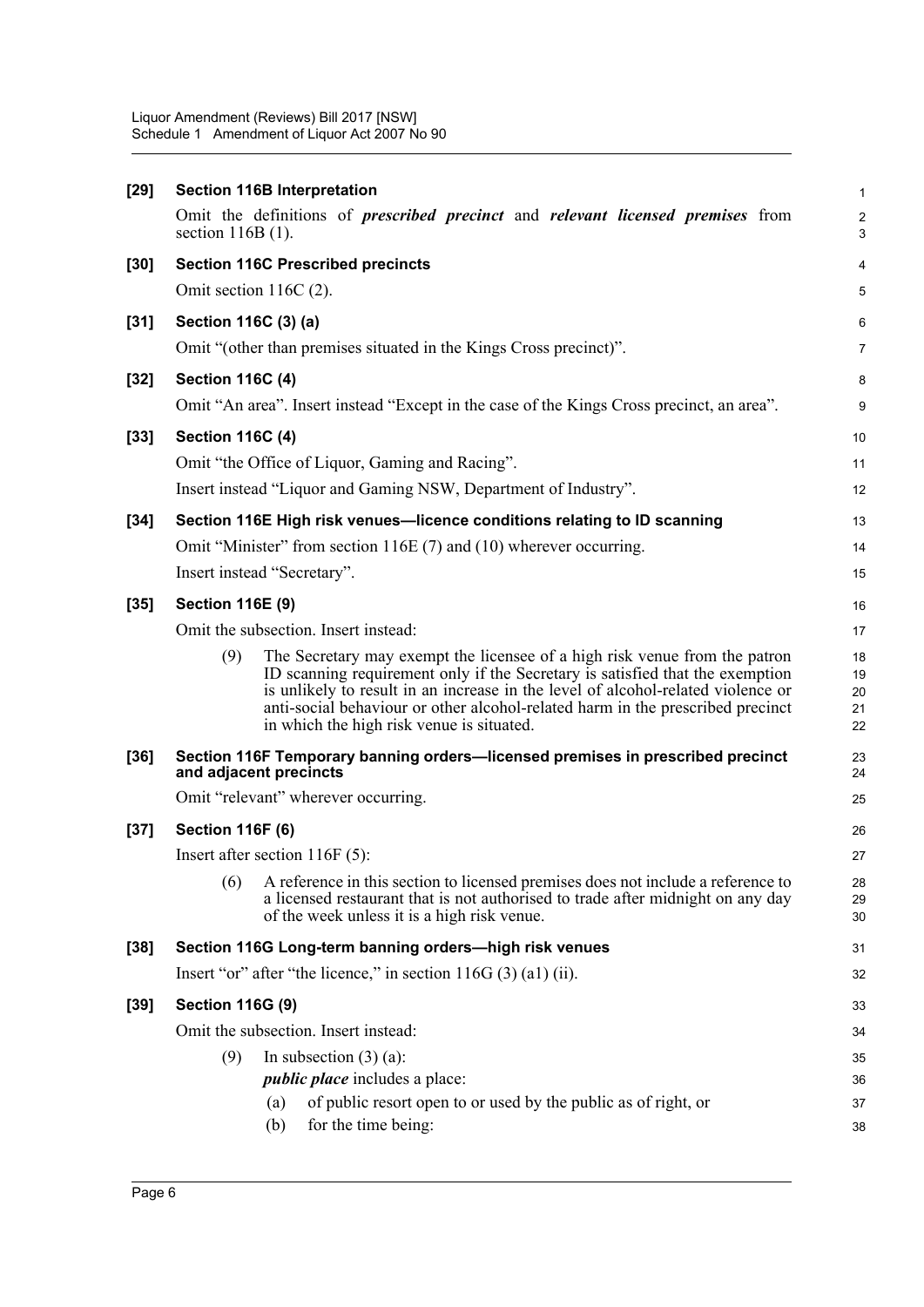|        |                     | (i)<br>used for a public purpose, or                                                                                                                                                                                                                                | $\mathbf{1}$                          |
|--------|---------------------|---------------------------------------------------------------------------------------------------------------------------------------------------------------------------------------------------------------------------------------------------------------------|---------------------------------------|
|        |                     | open to access by the public,<br>(ii)                                                                                                                                                                                                                               | $\boldsymbol{2}$                      |
|        |                     | whether on payment or otherwise, or                                                                                                                                                                                                                                 | $\ensuremath{\mathsf{3}}$             |
|        |                     | open to access by the public by the express or implied permission of the<br>(c)<br>owner of the place, whether the place is or is not always open to the<br>public.                                                                                                 | $\overline{4}$<br>$\overline{5}$<br>6 |
|        |                     | <i>relevant premises</i> means any of the following:                                                                                                                                                                                                                | $\overline{7}$                        |
|        |                     | licensed premises,<br>(a)                                                                                                                                                                                                                                           | 8                                     |
|        |                     | (b)<br>premises declared under section 3 of the Restricted Premises Act 1943<br>to be premises to which Part 2 of that Act applies,                                                                                                                                 | 9<br>10                               |
|        |                     | premises on which the activities of a criminal group (within the<br>(c)<br>meaning of Division 5 of Part 3A of the Crimes Act 1900) are carried<br>out.                                                                                                             | 11<br>12<br>13                        |
| [40]   |                     | Section 116I Regulatory controls for licensed premises in prescribed precincts                                                                                                                                                                                      | 14                                    |
|        |                     | Insert after section $116I(4)$ :                                                                                                                                                                                                                                    | 15                                    |
|        | (4A)                | The regulations may also authorise the Secretary to declare, by order in<br>writing, any specified part of licensed premises situated in a prescribed<br>precinct to be premises to which the conditions prescribed by the regulations<br>under this section apply. | 16<br>17<br>18<br>19                  |
| [41]   |                     | Section 130C Suspension of licence for first offence                                                                                                                                                                                                                | 20                                    |
|        |                     | Omit "Secretary" wherever occurring. Insert instead "Authority".                                                                                                                                                                                                    | 21                                    |
| $[42]$ | <b>Section 130F</b> |                                                                                                                                                                                                                                                                     | 22                                    |
|        |                     | Insert after section 130E:                                                                                                                                                                                                                                          | 23                                    |
|        |                     |                                                                                                                                                                                                                                                                     |                                       |
|        | 130F                | Administrative review by NCAT of decision by Authority to suspend licence                                                                                                                                                                                           | 24                                    |
|        | (1)                 | A licensee may apply to the Civil and Administrative Tribunal for an<br>administrative review under the Administrative Decisions Review Act 1997 of<br>the decision by the Authority under section 130C to suspend the licence.                                     | 25<br>26<br>27                        |
|        | (2)                 | Part 2 of Chapter 3 of the Administrative Decisions Review Act 1997 does not<br>apply to an application to the Civil and Administrative Tribunal for an<br>administrative review of a decision by the Authority under section 130C.                                 | 28<br>29<br>30                        |
| $[43]$ |                     | <b>Section 141 Disciplinary powers of Authority</b>                                                                                                                                                                                                                 | 31                                    |
|        |                     | Insert after section 141 $(2)$ :                                                                                                                                                                                                                                    | 32                                    |
|        | (2A)                | Any monetary penalty or costs ordered to be paid under subsection (2) are<br>payable to the Secretary.                                                                                                                                                              | 33<br>34                              |
| [44]   | Part 9A             |                                                                                                                                                                                                                                                                     | 35                                    |
|        |                     | Omit the Part. Insert instead:                                                                                                                                                                                                                                      | 36                                    |
|        |                     |                                                                                                                                                                                                                                                                     |                                       |
|        |                     | Part 9A Disciplinary action-3 strikes                                                                                                                                                                                                                               | 37                                    |
|        | <b>Division 1</b>   | <b>Preliminary</b>                                                                                                                                                                                                                                                  | 38                                    |
|        | 144A                | Part 9 not affected                                                                                                                                                                                                                                                 | 39                                    |
|        |                     | This Part does not limit the operation of Part 9.                                                                                                                                                                                                                   | 40                                    |
|        |                     |                                                                                                                                                                                                                                                                     |                                       |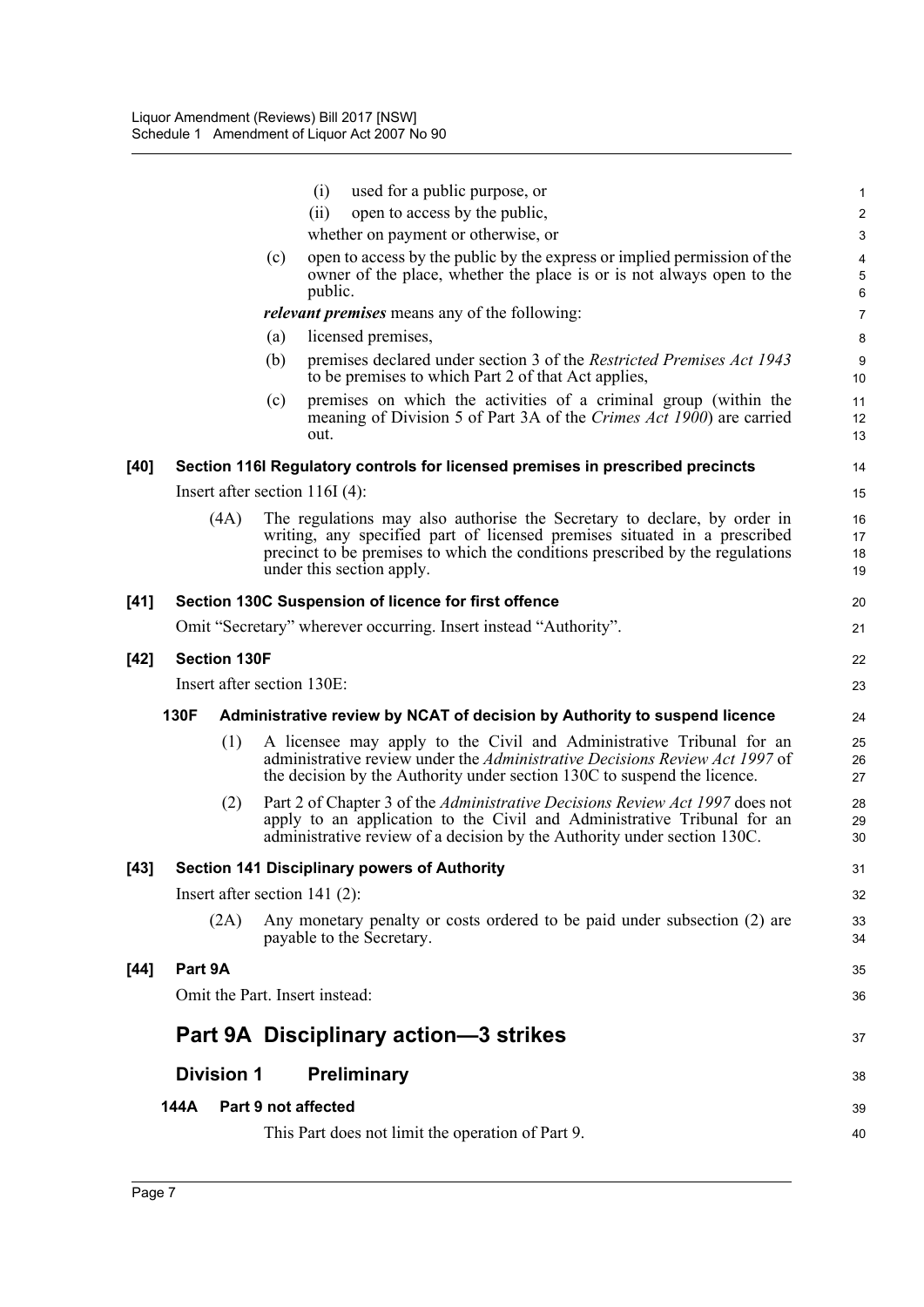### **144B Definitions**

|      | (1) |     | In this Part:                                                                                                                                                                                                                         | $\mathbf{1}$                                   |
|------|-----|-----|---------------------------------------------------------------------------------------------------------------------------------------------------------------------------------------------------------------------------------------|------------------------------------------------|
|      |     |     | <b>business owner</b> , in relation to a licence, means an owner of the business<br>carried on under the licence.                                                                                                                     | $\overline{c}$<br>$\mathsf 3$                  |
|      |     |     | <i>prescribed offence</i> means an offence against any of the following provisions<br>of this Act or any other provision of this Act or the regulations that is<br>prescribed by the regulations for the purposes of this definition: | $\overline{\mathbf{4}}$<br>$\overline{5}$<br>6 |
|      |     | (a) | section 9 (sale or supply of liquor contrary to licence), but only where<br>the offence relates to the sale or supply of liquor on or in relation to<br>licensed premises outside of the trading hours of the premises,               | $\overline{7}$<br>$\bf 8$<br>$\boldsymbol{9}$  |
|      |     | (b) | section 11 (2) (breach of licence conditions), but only in respect of a<br>condition imposed under:                                                                                                                                   | 10<br>11                                       |
|      |     |     | Division 4 of Part 6, or<br>(i)                                                                                                                                                                                                       | 12                                             |
|      |     |     | Division 2 or 3 of this Part, or<br>(ii)                                                                                                                                                                                              | 13                                             |
|      |     |     | Schedule 4,<br>(iii)                                                                                                                                                                                                                  | 14                                             |
|      |     |     | that restricts the trading hours of licensed premises or prohibits patrons<br>from entering licensed premises at certain times,                                                                                                       | 15<br>16                                       |
|      |     | (c) | section 73 $(1)$ (a) or (b) (permitting intoxication or indecent, violent or<br>quarrelsome conduct),                                                                                                                                 | 17<br>18                                       |
|      |     | (d) | section 73 (2) (selling or supplying liquor to an intoxicated person),                                                                                                                                                                | 19                                             |
|      |     | (e) | section 74 (1) (b) or (2) (permitting the sale, possession or use of a<br>prohibited plant or drug),                                                                                                                                  | 20<br>21                                       |
|      |     | (f) | section 75 (3) (failure to comply with a direction given by the<br>Secretary),                                                                                                                                                        | 22<br>23                                       |
|      |     | (g) | section 82 (6) (failure to comply with a short-term closure order),                                                                                                                                                                   | 24                                             |
|      |     | (h) | section 84 (7) (failure to comply with a long-term closure order),                                                                                                                                                                    | 25                                             |
|      |     | (i) | section 102A (2) (failure to comply with a notice issued by the<br>Secretary),                                                                                                                                                        | 26<br>27                                       |
|      |     | (j) | section 117 $(1)$ , $(2)$ or $(8)$ (selling or supplying liquor to a minor or<br>allowing such sale or supply),                                                                                                                       | 28<br>29                                       |
|      |     | (k) | section 149 (licensees and managers liable for act of employees etc) in<br>respect of a contravention of section 73 (2), 75 (3) or 117 (1) or (2).                                                                                    | 30<br>31                                       |
|      |     |     | <i>remedial action</i> means any action that the Authority is authorised to take<br>under section 144F, 144G or 144J.                                                                                                                 | 32<br>33                                       |
|      |     |     | <i>reviewable decision</i> means a decision (including a decision to impose a<br>condition on a licence) made by the Authority under this Part.                                                                                       | 34<br>35                                       |
|      | (2) |     | A reference in this Part to the licensee or manager of licensed premises<br>includes a reference to a former licensee or manager of licensed premises.                                                                                | 36<br>37                                       |
| 144C |     |     | <b>Committing prescribed offence</b>                                                                                                                                                                                                  | 38                                             |
|      | (1) |     | For the purposes of this Part, a person commits a prescribed offence if:                                                                                                                                                              | 39                                             |
|      |     | (a) | a court convicts the person for the offence (whether or not it imposes<br>any penalty), or                                                                                                                                            | 40<br>41                                       |
|      |     | (b) | an amount is paid under a penalty notice in respect of the offence, or                                                                                                                                                                | 42                                             |
|      |     | (c) | a penalty notice enforcement order under the Fines Act 1996 is made                                                                                                                                                                   | 43                                             |

(c) a penalty notice enforcement order under the *Fines Act 1996* is made against the person in respect of the offence.

44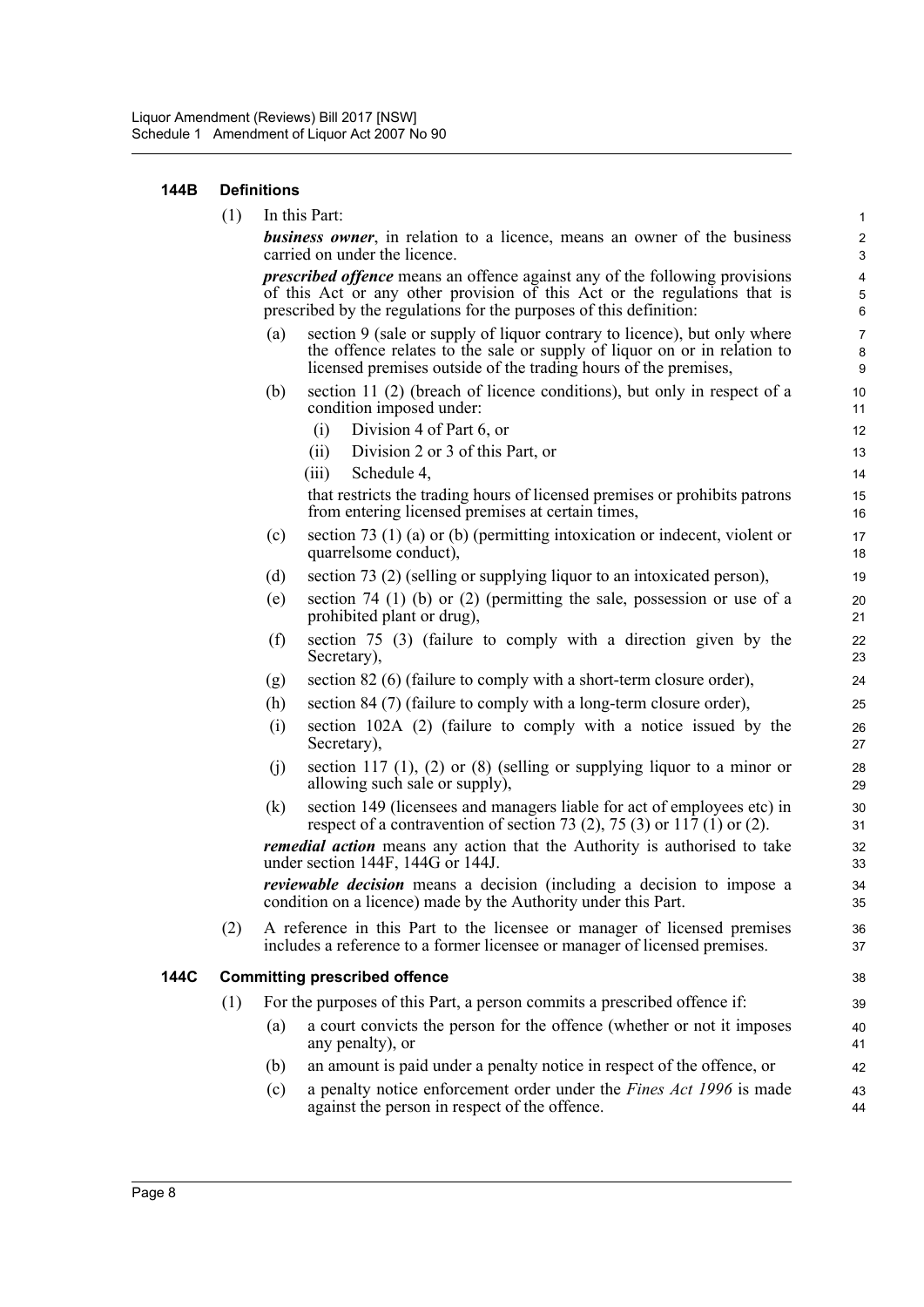|      | (2)               |     | However, if:                                                                                                                                                                                                      | $\mathbf{1}$             |
|------|-------------------|-----|-------------------------------------------------------------------------------------------------------------------------------------------------------------------------------------------------------------------|--------------------------|
|      |                   | (a) | the conviction is overturned on appeal, or                                                                                                                                                                        | $\overline{2}$           |
|      |                   | (b) | the person elects, after an amount is paid under the penalty notice, to<br>have the offence dealt with by a court, or                                                                                             | 3<br>$\overline{4}$      |
|      |                   | (c) | the penalty notice, or the penalty notice enforcement order to the extent<br>that it applies to the penalty notice, is withdrawn or annulled,                                                                     | 5<br>6                   |
|      |                   |     | any strike under this Part that is based on the conviction, penalty notice or<br>enforcement order is revoked and any remedial action taken as the result of the<br>strike ceases to have effect.                 | $\overline{7}$<br>8<br>9 |
|      | (3)               |     | Prescribed offences that are committed in relation to a particular licence or<br>licensed premises within a single 24 hour period are taken, for the purposes of<br>this Part, to be a single prescribed offence. | 10<br>11<br>12           |
|      | <b>Division 2</b> |     | Strikes incurred by licensees or managers of licensed<br>premises other than club premises                                                                                                                        | 13<br>14                 |
| 144D |                   |     | Division does not apply to club premises                                                                                                                                                                          | 15                       |
|      |                   |     | A reference in this Division to licensed premises does not include a reference<br>to club premises.                                                                                                               | 16<br>17                 |
| 144E |                   |     | Strikes incurred by licensees or managers of licensed premises                                                                                                                                                    | 18                       |
|      | (1)               |     | A first strike is incurred by a person who is the licensee or manager of licensed<br>premises if:                                                                                                                 | 19<br>20                 |
|      |                   | (a) | the person commits a prescribed offence, and                                                                                                                                                                      | 21                       |
|      |                   | (b) | no other strike is in force against the person when the offence was<br>committed, and                                                                                                                             | 22<br>23                 |
|      |                   | (c) | the Authority decides to impose the first strike because of the<br>seriousness of any harm that may have resulted from, or been associated<br>with, the commission of the offence.                                | 24<br>25<br>26           |
|      | (2)               |     | A second strike is incurred by a person who is the licensee or manager of<br>licensed premises if:                                                                                                                | 27<br>28                 |
|      |                   | (a) | the person commits a prescribed offence, and                                                                                                                                                                      | 29                       |
|      |                   | (b) | 1 strike was in force against the person when the offence was<br>committed, and                                                                                                                                   | 30<br>31                 |
|      |                   | (c) | the Authority decides to impose the second strike because of the<br>seriousness of any harm that may have resulted from, or been associated<br>with, the commission of the offence.                               | 32<br>33<br>34           |
|      | (3)               |     | A third strike is incurred by a person who is the licensee or manager of<br>licensed premises if:                                                                                                                 | 35<br>36                 |
|      |                   | (a) | the person commits a prescribed offence, and                                                                                                                                                                      | 37                       |
|      |                   | (b) | 2 strikes were in force against the person when the offence was<br>committed, and                                                                                                                                 | 38<br>39                 |
|      |                   | (c) | the Authority decides to impose the third strike after taking the<br>following into account:                                                                                                                      | 40<br>41                 |
|      |                   |     | the seriousness of any harm that may have resulted from, or been<br>(i)<br>associated with, the commission of the offence,                                                                                        | 42<br>43                 |
|      |                   |     | any other matter that may be prescribed by the regulations.<br>(ii)                                                                                                                                               | 44                       |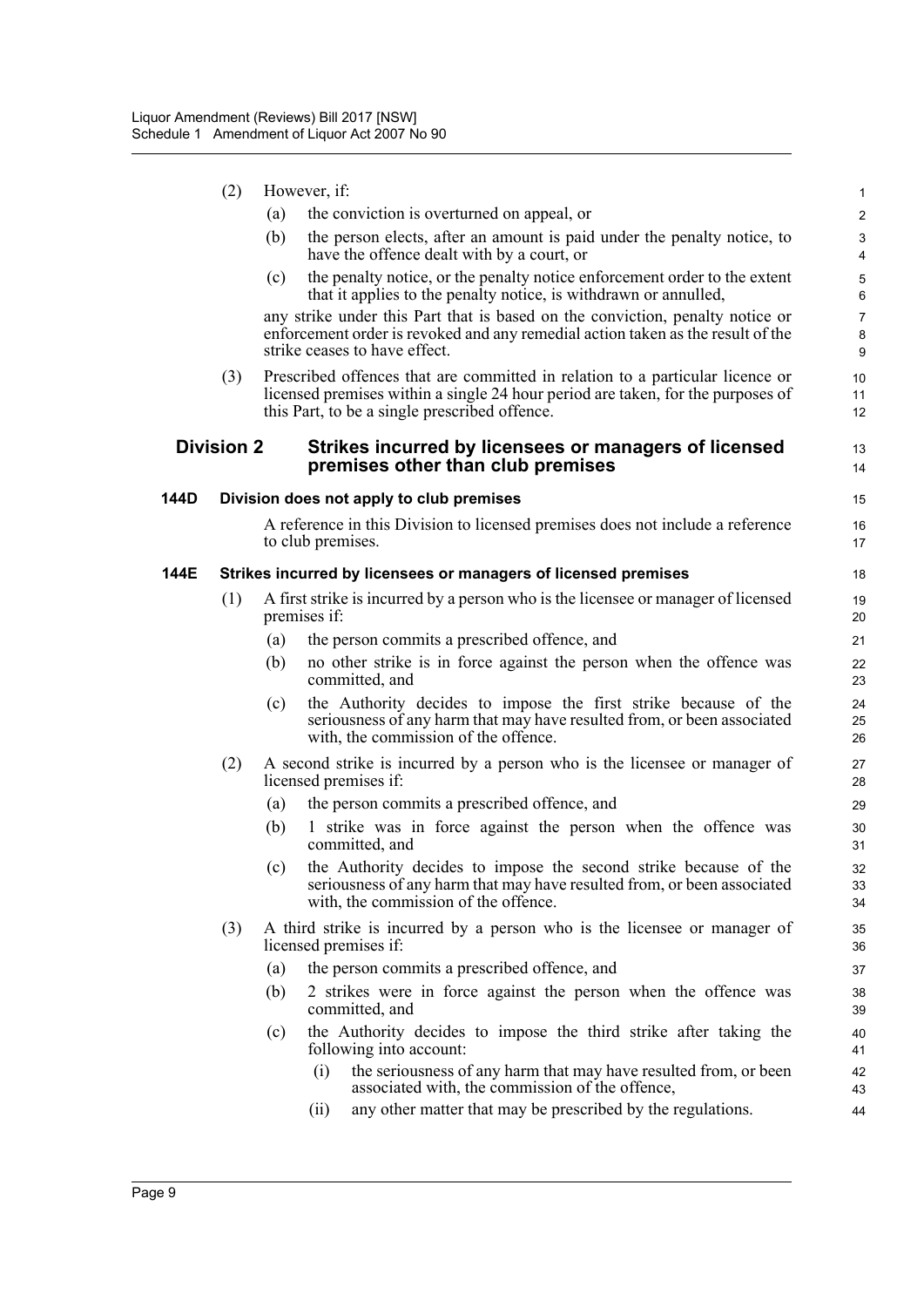### **144F Remedial action against licensee or manager of licensed premises**

(1) If the licensee or manager of licensed premises incurs 1 strike that is in force, the Authority may, by order in writing, require the person to undertake such courses of training or instruction as the Authority considers appropriate for the purposes of managing or reducing the risks that contributed to the commission of the prescribed offence in respect of which the strike was incurred.

- (2) If the licensee or manager of licensed premises incurs 2 strikes that are in force, the Authority may do any one or more of the following:
	- (a) take any action specified in subsection (1),
	- (b) reprimand the person,
	- (c) order the person to pay, within the time specified in the order, a monetary penalty not exceeding 5 penalty units.
- (3) If the licensee or manager of licensed premises incurs 3 strikes that are in force, the Authority may do any one or more of the following:
	- (a) take any action specified in subsection (1) or (2),
	- (b) by order in writing, disqualify (permanently or for a specified period) the person from being the licensee or manager of any licensed premises.
- (4) Any monetary penalty ordered to be paid under this section is payable to the Secretary.

### **144G Remedial action—imposition of licence conditions**

### (1) **Remedial action for 1 strike**

If a person who is the licensee or manager of licensed premises incurs 1 strike that is in force, the Authority may impose conditions on the licence that relate to any one or more of the following:

- (a) the use of plans of management and incident registers in respect of the licensed premises,
- (b) the prohibition of the use of glass or other breakable containers on the licensed premises,
- (c) the engagement of persons to promote the responsible service of alcohol on the licensed premises,
- (d) the notification of persons, by the licensee, that the strike has been incurred,
- (e) any other matter that may be prescribed by the regulations.

### (2) **Remedial action for 2 strikes**

If a person who is the licensee or manager of licensed premises incurs 2 strikes that are in force, the Authority may impose conditions on the licence that relate to any one or more of the following:

- (a) in the case where the licence is held by a corporation—the persons who may be appointed as a manager of the licensed premises,
- (b) the implementation of security measures in respect of the licensed premises,
- (c) the prohibition of the sale or supply of liquor on the licensed premises before 10 am or after 11 pm (or both),
- (d) the prohibition of patrons entering the licensed premises at certain times,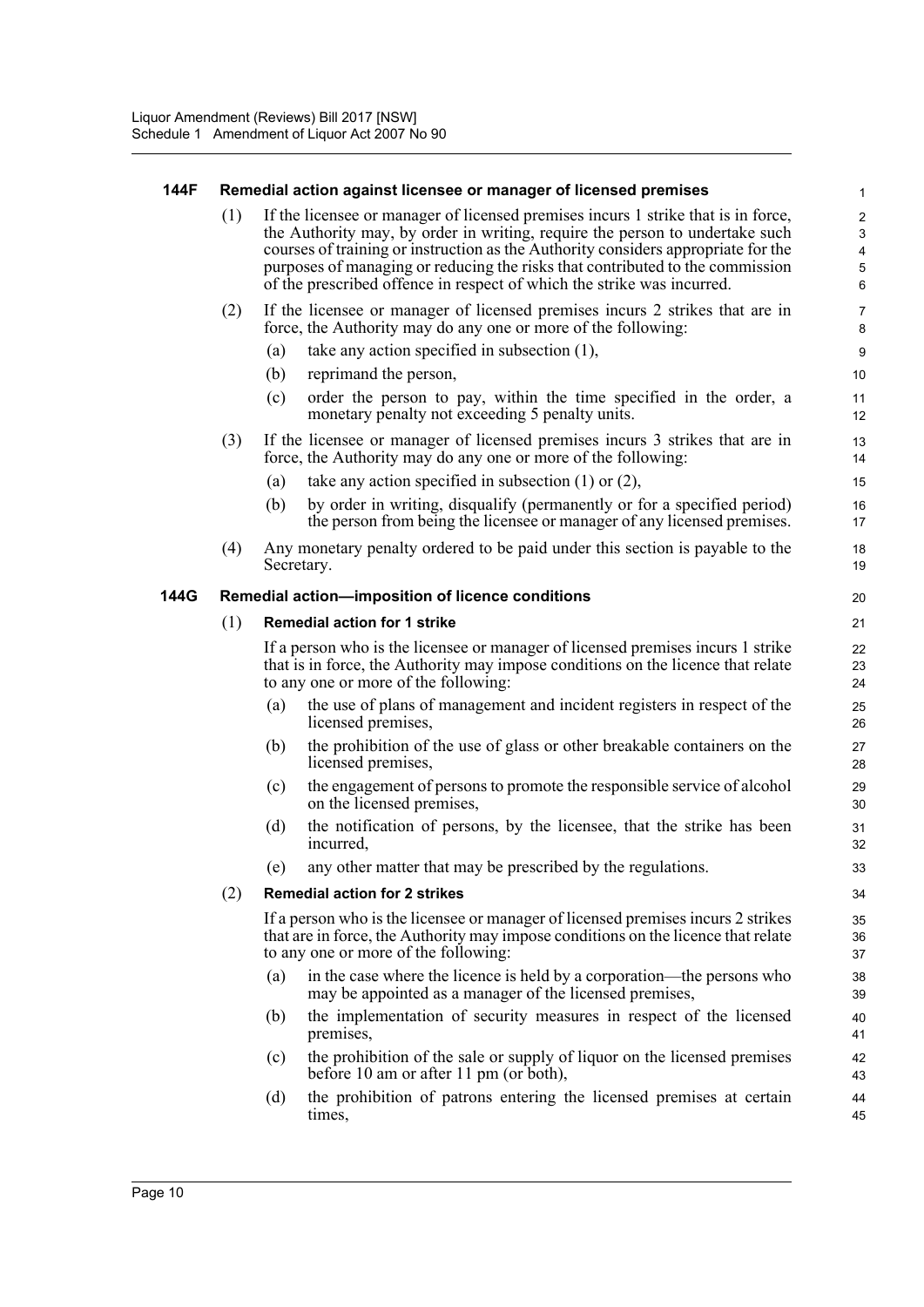|      |     | (e) | the prohibition of the sale or supply of certain types of liquor on the<br>licensed premises (including liquor with a high alcohol content or liquor<br>that is intended to be consumed rapidly such as a shot),                                                                       | 1<br>$\overline{c}$<br>3 |
|------|-----|-----|----------------------------------------------------------------------------------------------------------------------------------------------------------------------------------------------------------------------------------------------------------------------------------------|--------------------------|
|      |     | (f) | the prohibition of certain types of entertainment on the licensed<br>premises,                                                                                                                                                                                                         | $\overline{4}$<br>5      |
|      |     | (g) | any matter referred to in subsection $(1)$ ,                                                                                                                                                                                                                                           | 6                        |
|      |     | (h) | any other matter that may be prescribed by the regulations.                                                                                                                                                                                                                            | $\overline{7}$           |
|      | (3) |     | <b>Remedial action for 3 strikes</b>                                                                                                                                                                                                                                                   | 8                        |
|      |     |     | If a person who is the licensee or manager of licensed premises incurs 3 strikes<br>that are in force, the Authority may do any one or more of the following:                                                                                                                          | 9<br>10                  |
|      |     | (a) | by order in writing, suspend the licence for up to 12 months,                                                                                                                                                                                                                          | 11                       |
|      |     | (b) | by order in writing, cancel the licence and disqualify (for up to<br>12 months) any of the following persons from being granted a licence<br>in respect of the premises to which the cancelled licence related (the<br>subject premises):                                              | 12<br>13<br>14<br>15     |
|      |     |     | (i)<br>any person who was a business owner under the cancelled licence<br>at the time the prescribed offence resulting in the third strike<br>being incurred was committed,                                                                                                            | 16<br>17<br>18           |
|      |     |     | any close associate of any such business owner,<br>(ii)                                                                                                                                                                                                                                | 19                       |
|      |     | (c) | impose a condition on the licence, or any subsequent licence issued in<br>respect of the subject premises, that a person who is disqualified under<br>paragraph (b) must not be employed or otherwise engaged as an<br>employee or agent of the licensee or manager of those premises, | 20<br>21<br>22<br>23     |
|      |     | (d) | impose a condition on the licence relating to any matter referred to in<br>subsections $(1)$ and $(2)$ ,                                                                                                                                                                               | 24<br>25                 |
|      |     | (e) | impose, vary or revoke any other condition on the licence that is not<br>inconsistent with this Act.                                                                                                                                                                                   | 26<br>27                 |
| 144H |     |     | Authority may impose other conditions in certain circumstances                                                                                                                                                                                                                         | 28                       |
|      | (1) |     | If, in relation to licensed premises, the Authority is satisfied that:                                                                                                                                                                                                                 | 29                       |
|      |     | (a) | there is or has been a practice of terminating the employment of persons<br>as the licensee or manager of the premises primarily for the reason of<br>avoiding remedial action being taken in respect of the licence as a result<br>of strikes incurred by such persons, and           | 30<br>31<br>32<br>33     |
|      |     | (b) | there has been, with the subsequent employment of any person as the<br>licensee or manager of the premises, no improvement in managing or<br>reducing the risks that contributed to the commission of the prescribed<br>offences in respect of which those strikes were incurred,      | 34<br>35<br>36<br>37     |
|      |     |     | the Authority may impose conditions on the licence to limit the practice<br>referred to in paragraph (a) or to manage or reduce the risk of the commission<br>of prescribed offences on the licensed premises.                                                                         | 38<br>39<br>40           |
|      | (2) |     | The conditions that the Authority may impose under this section include<br>conditions relating to the employment of a person as the licensee or manager<br>of the licensed premises.                                                                                                   | 41<br>42<br>43           |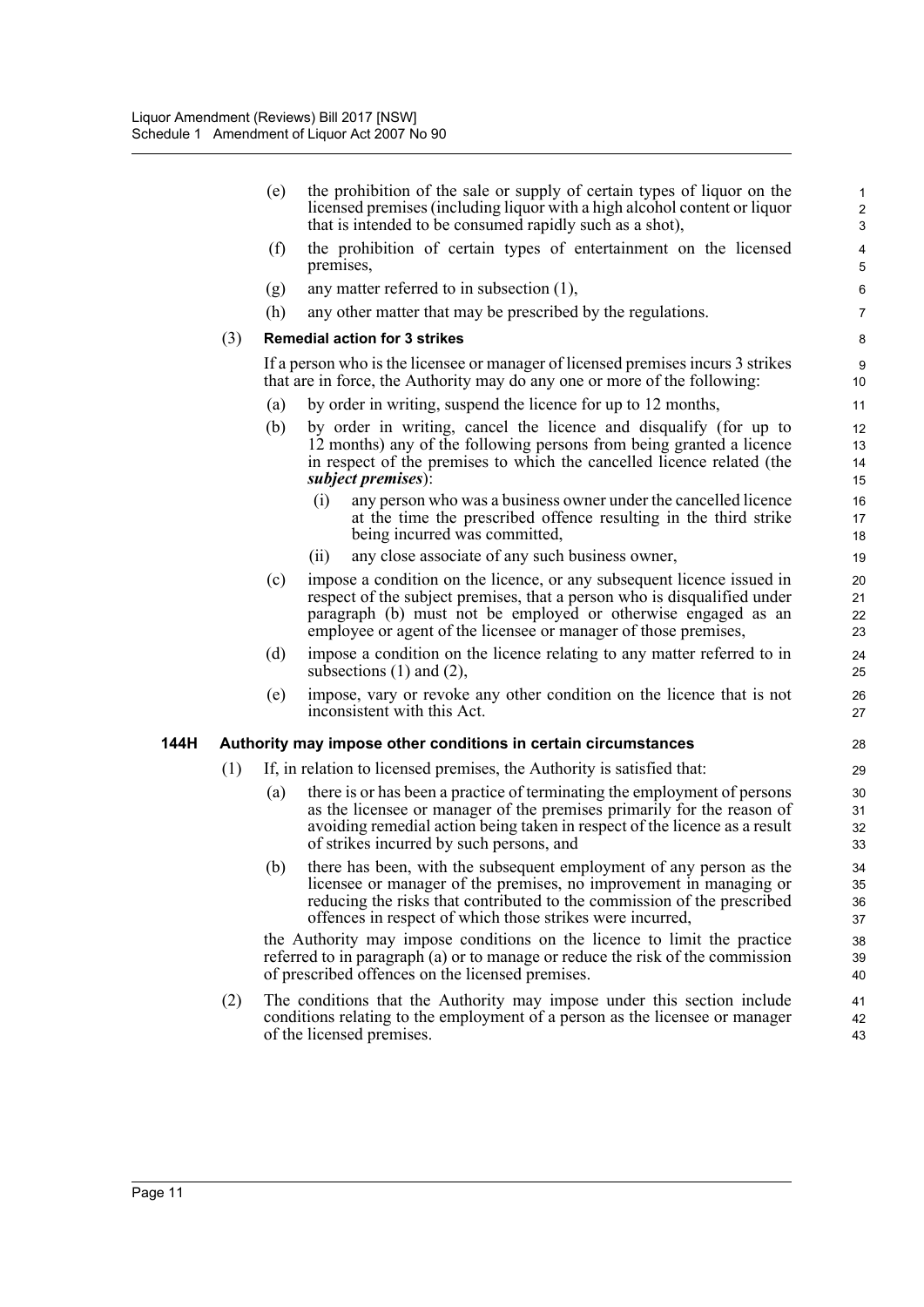| <b>Division 3</b> |     |     | <b>Strikes incurred on club licences</b>                                                                                                                                                        |                                |  |
|-------------------|-----|-----|-------------------------------------------------------------------------------------------------------------------------------------------------------------------------------------------------|--------------------------------|--|
| <b>1441</b>       |     |     | Incurring strikes-club licences                                                                                                                                                                 | $\overline{\mathbf{c}}$        |  |
|                   | (1) |     | A first strike is incurred on a club licence if:                                                                                                                                                | $\ensuremath{\mathsf{3}}$      |  |
|                   |     | (a) | the manager of the club premises commits a prescribed offence, and                                                                                                                              | $\overline{\mathbf{4}}$        |  |
|                   |     | (b) | no other strike is in force in respect of the licence, and                                                                                                                                      | $\overline{5}$                 |  |
|                   |     | (c) | the Authority decides to impose the strike because of the seriousness of<br>any harm that may have resulted from, or been associated with, the<br>commission of the offence.                    | $\,6\,$<br>$\overline{7}$<br>8 |  |
|                   | (2) |     | A second strike is incurred on a club licence if:                                                                                                                                               | 9                              |  |
|                   |     | (a) | the manager of the club premises commits a prescribed offence, and                                                                                                                              | 10                             |  |
|                   |     | (b) | one strike was in force in respect of the licence when the offence was<br>committed, and                                                                                                        | 11<br>12                       |  |
|                   |     | (c) | the Authority decides that a second strike should be incurred because of<br>the seriousness of any harm that may have resulted from, or been<br>associated with, the commission of the offence. | 13<br>14<br>15                 |  |
|                   | (3) |     | A third strike is incurred on a club licence if:                                                                                                                                                | 16                             |  |
|                   |     | (a) | the manager of the club premises commits a prescribed offence, and                                                                                                                              | 17                             |  |
|                   |     | (b) | 2 strikes were in force in respect of the licence when the offence was<br>committed, and                                                                                                        | 18<br>19                       |  |
|                   |     | (c) | the Authority decides to impose the third strike after taking the<br>following into account:                                                                                                    | 20<br>21                       |  |
|                   |     |     | the seriousness of any harm that may have resulted from, or been<br>(i)<br>associated with, the commission of the offence,                                                                      | 22<br>23                       |  |
|                   |     |     | any other matter that may be prescribed by the regulations.<br>(i)                                                                                                                              | 24                             |  |
| 144J              |     |     | Remedial action-imposition of licence conditions                                                                                                                                                | 25                             |  |
|                   | (1) |     | <b>Remedial action for one strike</b>                                                                                                                                                           | 26                             |  |
|                   |     |     | If one strike is incurred on a club licence and the strike is in force, the<br>Authority may impose conditions on the licence that relate to any one or more<br>of the following:               | 27<br>28<br>29                 |  |
|                   |     | (a) | the use of plans of management and incident registers in respect of the<br>club premises,                                                                                                       | 30<br>31                       |  |
|                   |     | (b) | the prohibition of the use of glass or other breakable containers on the<br>club premises,                                                                                                      | 32<br>33                       |  |
|                   |     | (c) | the engagement of persons to promote the responsible service of alcohol<br>at the club premises,                                                                                                | 34<br>35                       |  |
|                   |     | (d) | the notification of persons, by the licensee, that the strike or strikes have<br>been incurred,                                                                                                 | 36<br>37                       |  |
|                   |     | (e) | requiring the manager of the club premises or the members of the<br>governing body of the club to undergo training,                                                                             | 38<br>39                       |  |
|                   |     | (f) | any other matter that may be prescribed by the regulations.                                                                                                                                     | 40                             |  |
|                   | (2) |     | <b>Remedial action for 2 strikes</b>                                                                                                                                                            | 41                             |  |
|                   |     |     | If 2 strikes are incurred on a club licence and the strikes are in force, the<br>Authority may impose conditions on the licence that relate to any one or more<br>of the following:             | 42<br>43<br>44                 |  |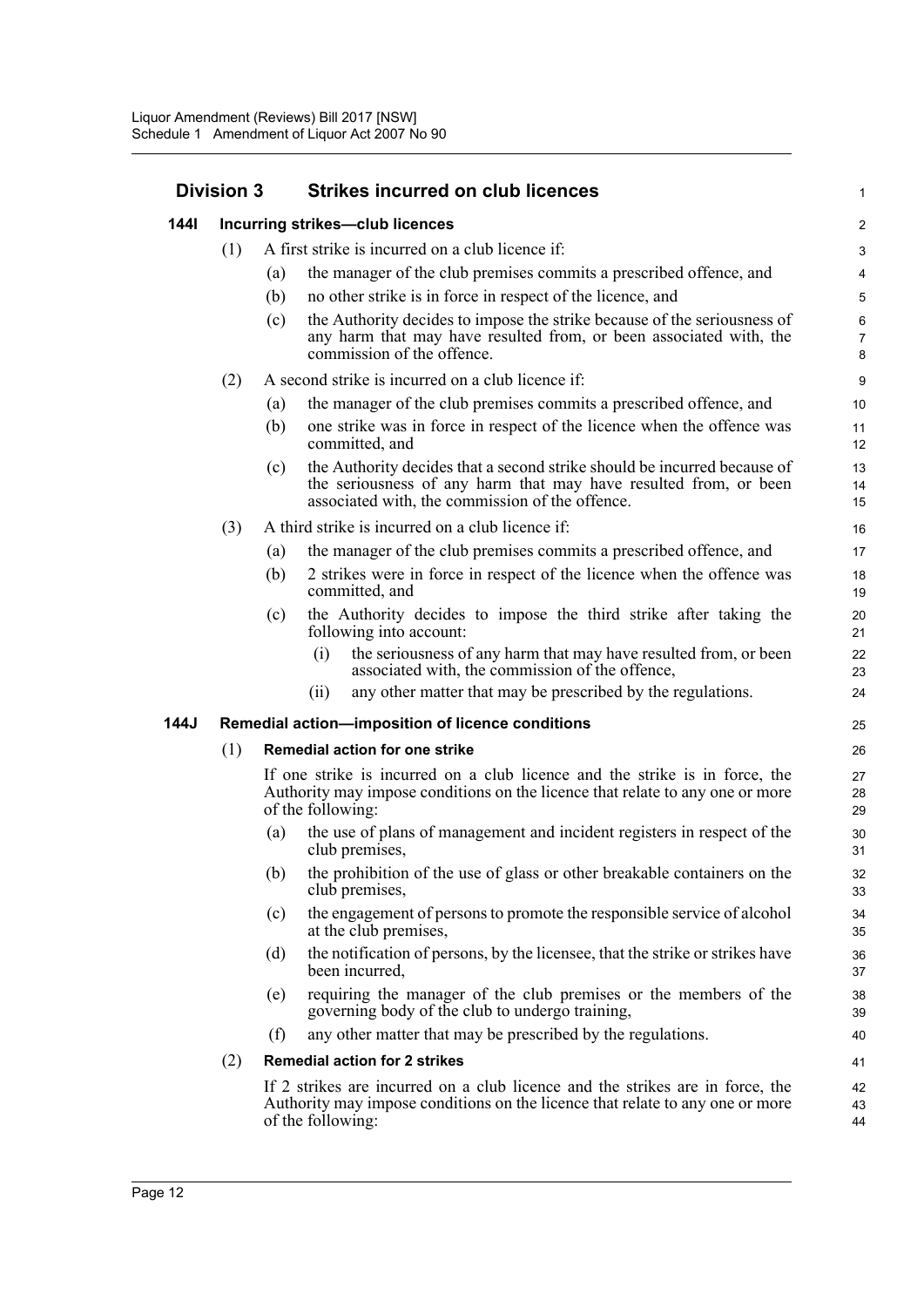|      |                   | (a) | the persons who may be appointed as a manager of the club premises,                                                                                                                                                                                                  | $\mathbf{1}$                   |
|------|-------------------|-----|----------------------------------------------------------------------------------------------------------------------------------------------------------------------------------------------------------------------------------------------------------------------|--------------------------------|
|      |                   | (b) | the implementation of security measures in respect of the club premises,                                                                                                                                                                                             | $\overline{2}$                 |
|      |                   | (c) | the prohibition of the sale or supply of liquor on the club premises<br>before 10 am or after 11 pm (or both),                                                                                                                                                       | $\ensuremath{\mathsf{3}}$<br>4 |
|      |                   | (d) | the prohibition of patrons entering the club premises at certain times,                                                                                                                                                                                              | $\overline{5}$                 |
|      |                   | (e) | the prohibition of the sale or supply of certain types of liquor on the club<br>premises (including liquor with a high alcohol content or liquor that is<br>intended to be consumed rapidly such as a shot),                                                         | $\,6\,$<br>$\overline{7}$<br>8 |
|      |                   | (f) | the prohibition of certain types of entertainment on the club premises,                                                                                                                                                                                              | $\boldsymbol{9}$               |
|      |                   | (g) | any matter referred to in subsection $(1)$ ,                                                                                                                                                                                                                         | 10                             |
|      |                   | (h) | any other matter that may be prescribed by the regulations.                                                                                                                                                                                                          | 11                             |
|      | (3)               |     | <b>Remedial action for 3 strikes</b>                                                                                                                                                                                                                                 | 12                             |
|      |                   |     | If 3 strikes are incurred on a club licence and the strikes are in force, the<br>Authority may do any one or more of the following:                                                                                                                                  | 13<br>14                       |
|      |                   | (a) | by order in writing, disqualify (permanently or for a specified period) a<br>person who held any of the following positions at the time the<br>prescribed offence resulting in the third strike being incurred was<br>committed from holding any of those positions: | 15<br>16<br>17<br>18           |
|      |                   |     | secretary of the club,<br>(i)                                                                                                                                                                                                                                        | 19                             |
|      |                   |     | (ii)<br>manager of any of the premises of the club,                                                                                                                                                                                                                  | 20                             |
|      |                   |     | (iii)<br>member of the governing body of the club,                                                                                                                                                                                                                   | 21                             |
|      |                   | (b) | by order in writing, disqualify (permanently or for a specified period)<br>any such person from being the secretary of any other registered club,<br>holding any licence or being appointed to manage any other licensed<br>premises,                                | 22<br>23<br>24<br>25           |
|      |                   | (c) | by order in writing, appoint a person to administer the affairs of the club<br>who, on appointment and until the Authority orders otherwise, has, to<br>the exclusion of any other person or body of persons, the functions of<br>the governing body of the club,    | 26<br>27<br>28<br>29           |
|      |                   | (d) | impose a condition on the club licence that a person who is disqualified<br>under paragraph (a) must not be employed or otherwise engaged as an<br>employee or agent of the club or of the manager of any of the club's<br>premises,                                 | 30<br>31<br>32<br>33           |
|      |                   | (e) | impose a condition on the club licence relating to any matter referred to<br>in subsections $(1)$ and $(2)$ ,                                                                                                                                                        | 34<br>35                       |
|      |                   | (f) | impose, vary or revoke any other condition on the club licence that is<br>not inconsistent with this Act.                                                                                                                                                            | 36<br>37                       |
|      | <b>Division 4</b> |     | <b>General provisions</b>                                                                                                                                                                                                                                            | 38                             |
| 144K |                   |     | <b>Commencement and expiration of strikes</b>                                                                                                                                                                                                                        | 39                             |
|      | (1)               |     | A strike comes into force on the day on which the strike is imposed by the<br>Authority.                                                                                                                                                                             | 40<br>41                       |
|      | (2)               |     | Unless sooner revoked under this Part, a strike expires on the third anniversary<br>of the day on which it comes into force.                                                                                                                                         | 42<br>43                       |
|      | (3)               |     | The expiration of a strike does not affect the continued operation of any<br>remedial action taken as a result of the strike.                                                                                                                                        | 44<br>45                       |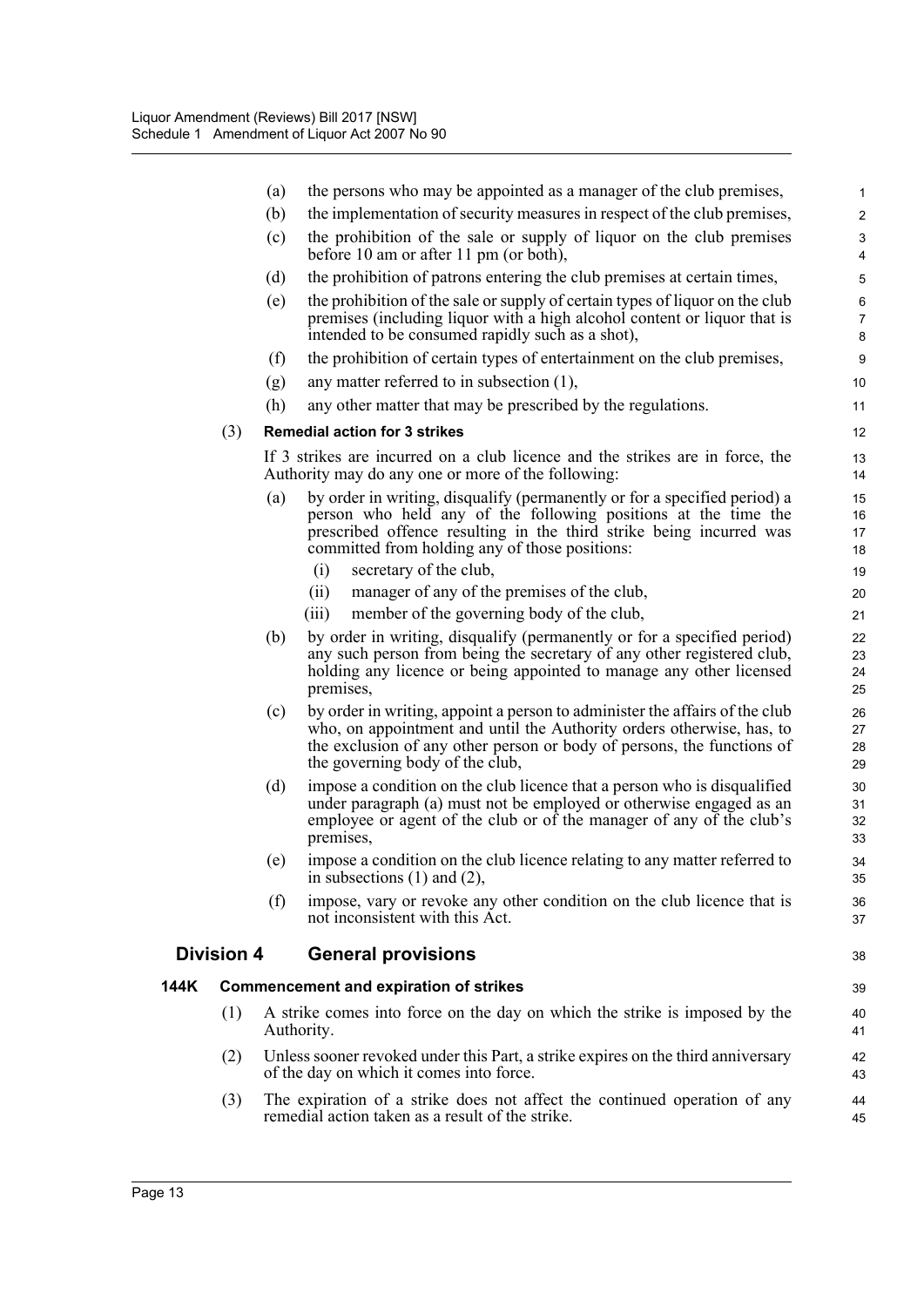#### **144L Provisions relating to conditions under this Part**

(1) In imposing a condition under this Part, the Authority may (but is not required to) specify a period for which the condition is to apply.

- (2) The Authority may, at any time, vary or revoke a condition imposed under this Part.
- (3) If a period for which a condition under this Part is to apply is not specified, the condition remains in force until revoked by the Authority.

### **144M Requirements relating to making of reviewable decisions**

- (1) The Authority must, in making a reviewable decision:
	- (a) notify the following persons in writing that the Authority is deciding the matter and invite those persons to make a submission within a specified period of at least 21 days:
		- (i) the licensee or manager in respect of whom the decision relates,
		- (ii) if the decision is whether a second or third strike should be imposed—each interested person in the business carried on under the licence concerned (but only if the person's name has been provided to the Authority under section 41 or 55) and the owner of the licensed premises,
		- (iii) any other person prescribed by the regulations, and
	- (b) take into account any submissions received before the end of the specified period from any of the following:
		- (i) a person referred to in paragraph (a),
		- (ii) the NSW Police Force,
		- (iii) Liquor and Gaming NSW, Department of Industry, and
	- (c) take into account each of the following to the extent that the Authority considers it to be relevant to the decision:
		- (i) whether the licensed premises were declared premises within the meaning of Schedule 4 when the offences that caused a strike are alleged to have been committed,
		- (ii) the size and patron capacity of the licensed premises and how this may impact on the ability of the licensee or manager to prevent the commission of prescribed offences,
		- (iii) the history and nature of the commission of prescribed offences by the licensee or manager,
		- (iv) the history and nature of violent incidents that have occurred in connection with the licensed premises,
		- (v) whether other action would be preferable,
		- (vi) whether there have been changes to the persons who are the licensee, manager or business owner,
		- (vii) whether there have been changes to the business practices in respect of the business carried on under the licence,
		- (viii) any other matter prescribed by the regulations.
- (2) Subsection (1) does not prevent the Authority from taking into account any other matter that the Authority considers relevant to the proper making of a reviewable decision.
- (3) The Authority must, as soon as practicable after making a reviewable decision, give notice in writing of the decision, the reasons for the decision and any right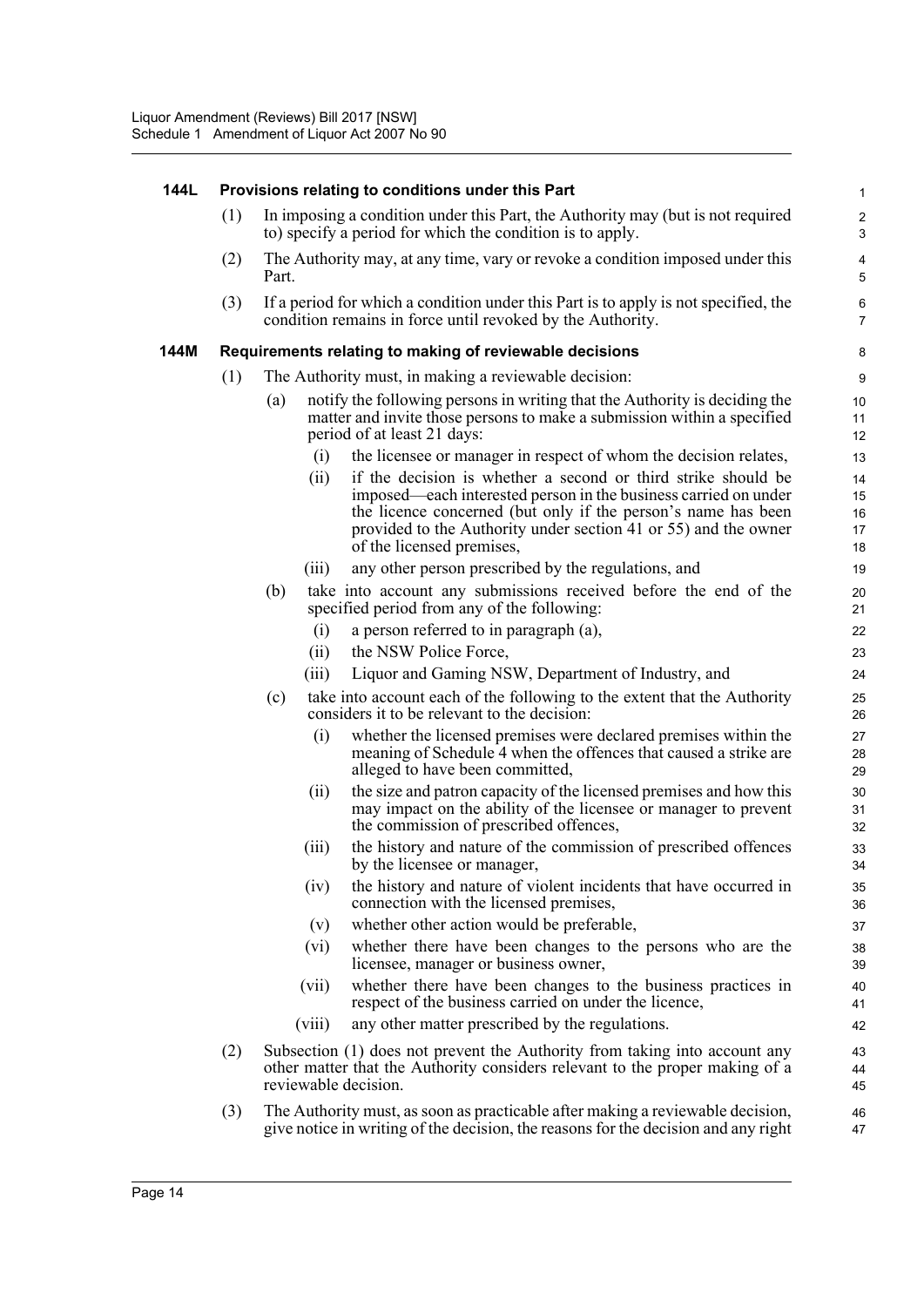of review in respect of the decision to each person that is required to be notified by the Authority under subsection (1) (a) in respect of the decision.

- (4) A submission provided to the Authority under subsection (1) (b) (i) may not be used for the purposes of prosecuting an offence under this Act.
- (5) The regulations may prescribe guidelines setting out how the matters referred to in subsection  $(1)$  (c) are to be taken into account by the Authority.

#### **144N Administrative review by NCAT**

- (1) An application to the Civil and Administrative Tribunal for an administrative review under the *Administrative Decisions Review Act 1997* of a reviewable decision may be made by a person who is required to be notified of the decision under section 144M.
- (2) Any such application is to be made no later than 21 days after the person receives the notification.
- (3) Part 2 of Chapter 3 of the *Administrative Decisions Review Act 1997* does not apply to an application to the Civil and Administrative Tribunal for an administrative review of a reviewable decision.
- (4) An application for a review operates to stay the reviewable decision unless the Civil and Administrative Tribunal otherwise directs.
- (5) The operation of any remedial action taken in respect of a strike is suspended during any time that the decision to impose the strike is stayed.
- (6) In determining an application for review under this section, the Civil and Administrative Tribunal must take into account any matter that was required to be taken into account in making the reviewable decision that is the subject of the review.

### **144O Review by Authority of decision to impose strike**

- (1) If the Authority imposes a strike under Division 2 or 3, the licensee or manager in respect of whom the strike relates may, after the period of 6 months following the date on which the strike was imposed, apply to the Authority for a review of its decision to impose the strike.
- (2) An application under this section must be accompanied by the fee prescribed by the regulations.
- (3) In determining an application for a review under this section, the Authority may:
	- (a) confirm its decision to impose the strike, or
	- (b) revoke the strike.
- (4) The Authority may decide to revoke the strike only if the Authority is satisfied that:
	- (a) the licensee or manager in respect of whom the strike relates has complied with any remedial action imposed by the Authority in relation to the strike, and
	- (b) the licensee or manager has implemented measures, or undertaken a course of training or instruction, to manage or reduce the risks that contributed to the commission of the prescribed offence in respect of which the strike was imposed, and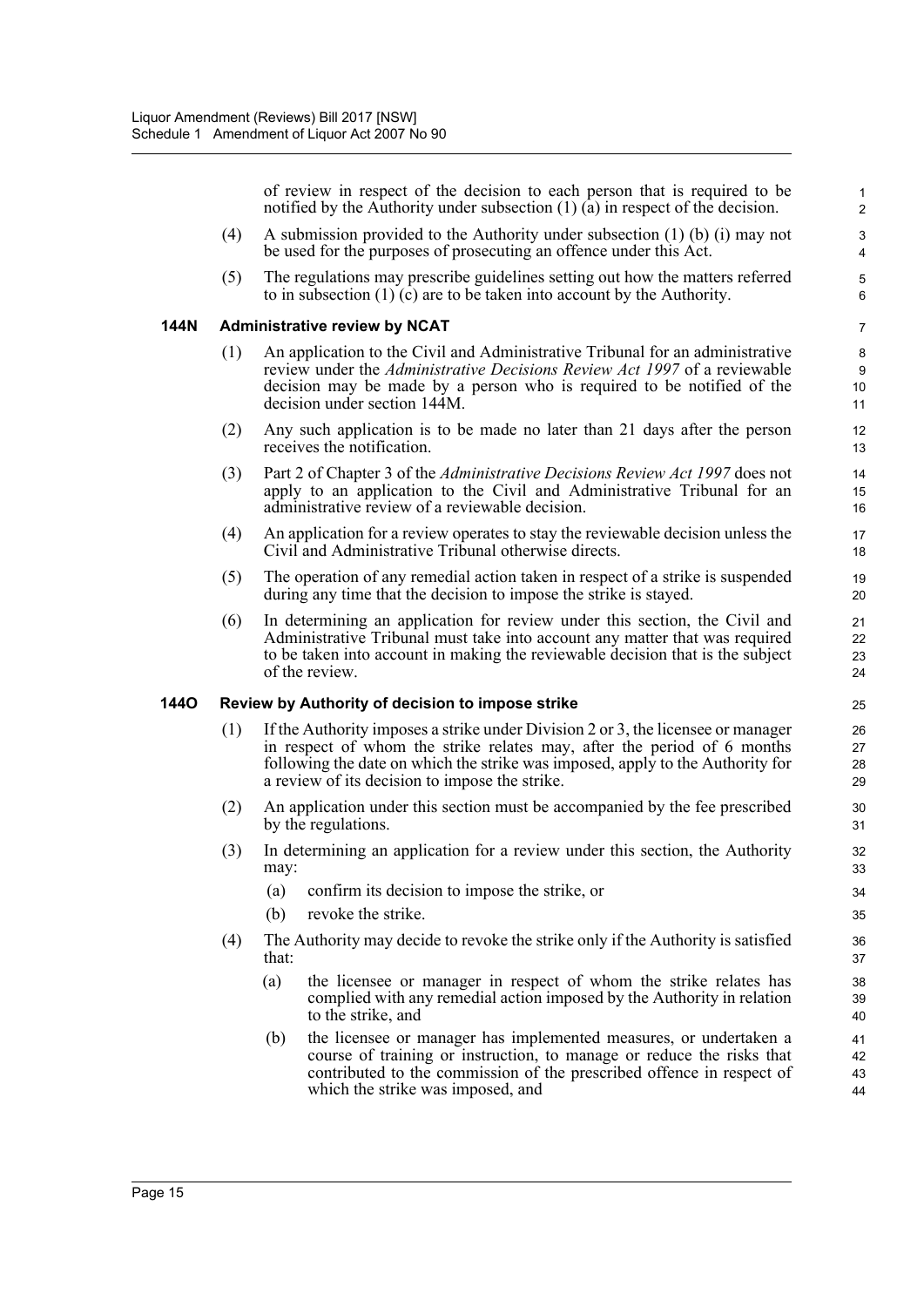|      |      |     | the provisions of this Act or the regulations referred to in the definition<br>(c)<br>of <i>prescribed offence</i> in section 144B have not, since the strike was<br>imposed, been contravened:                                                                                                                                                                           | 1<br>$\overline{c}$<br>$\mathsf 3$ |
|------|------|-----|---------------------------------------------------------------------------------------------------------------------------------------------------------------------------------------------------------------------------------------------------------------------------------------------------------------------------------------------------------------------------|------------------------------------|
|      |      |     | by the person who incurred the strike, or<br>(i)                                                                                                                                                                                                                                                                                                                          | 4                                  |
|      |      |     | in the case of a strike incurred on a club licence—by a manager<br>(i)<br>of the club premises.                                                                                                                                                                                                                                                                           | 5<br>6                             |
|      |      | (5) | If a strike is revoked by the Authority under this section, any remedial action<br>taken as a result of the strike ceases to have effect unless the Authority<br>determines otherwise.                                                                                                                                                                                    | $\overline{7}$<br>8<br>9           |
|      | 144P |     | Effect of appeals against convictions for prescribed offences                                                                                                                                                                                                                                                                                                             | 10                                 |
|      |      | (1) | An appeal against a conviction for a prescribed offence does not operate to<br>prevent a strike being incurred as a result of the commission of the offence or<br>to prevent the taking of remedial action in respect of such a strike but an appeal<br>does operate to suspend the operation of any such remedial action until the<br>appeal is determined or withdrawn. | 11<br>12<br>13<br>14<br>15         |
|      |      |     | Note. If the appeal is successful and the conviction is overturned a strike based on the<br>conviction is revoked and any remedial action taken as a result of such a strike ceases<br>to have effect.                                                                                                                                                                    | 16<br>17<br>18                     |
|      |      | (2) | The Authority may, if satisfied that circumstances have changed during the<br>period that the operation of remedial action is suspended under this section,<br>replace the remedial action with any remedial action that the Authority could<br>have taken had those changed circumstances applied when the relevant strike<br>was incurred.                              | 19<br>20<br>21<br>22<br>23         |
| [45] |      |     | <b>Section 152 Evidentiary provisions</b>                                                                                                                                                                                                                                                                                                                                 | 24                                 |
|      |      |     | Insert "(as in force before its repeal by the <i>Liquor Amendment (Reviews) Act 2017</i> )" after<br>"section 116AA" in section 152 $(1)$ (n2).                                                                                                                                                                                                                           | 25<br>26                           |
| [46] |      |     | <b>Section 159 Regulations</b>                                                                                                                                                                                                                                                                                                                                            | 27                                 |
|      |      |     | Omit section 159 (2) (f1). Insert instead:                                                                                                                                                                                                                                                                                                                                | 28                                 |
|      |      |     | (f1)<br>any matter relating to the operation of a prescribed precinct ID scanner<br>system and the use of patron ID scanners under Division 4 of Part 6,                                                                                                                                                                                                                  | 29<br>30                           |
| [47] |      |     | <b>Schedule 1 Savings and transitional provisions</b>                                                                                                                                                                                                                                                                                                                     | 31                                 |
|      |      |     | Insert after Part 13:                                                                                                                                                                                                                                                                                                                                                     | 32                                 |
|      |      |     | Part 14 Provisions consequent on enactment of Liquor<br><b>Amendment (Reviews) Act 2017</b>                                                                                                                                                                                                                                                                               | 33<br>34                           |
|      | 54   |     | <b>Definition</b>                                                                                                                                                                                                                                                                                                                                                         | 35                                 |
|      |      |     | In this Part:                                                                                                                                                                                                                                                                                                                                                             | 36                                 |
|      |      |     | amending Act means the Liquor Amendment (Reviews) Act 2017.                                                                                                                                                                                                                                                                                                               | 37                                 |
|      | 55   |     | Application of extended freeze period to Kings Cross precinct                                                                                                                                                                                                                                                                                                             | 38                                 |
|      |      |     | The substitution of the definition of <i>freeze period</i> in section 47A $(1)$ by the<br>amending Act does not affect anything done (including any application that<br>was made) in the period between:                                                                                                                                                                  | 39<br>40<br>41                     |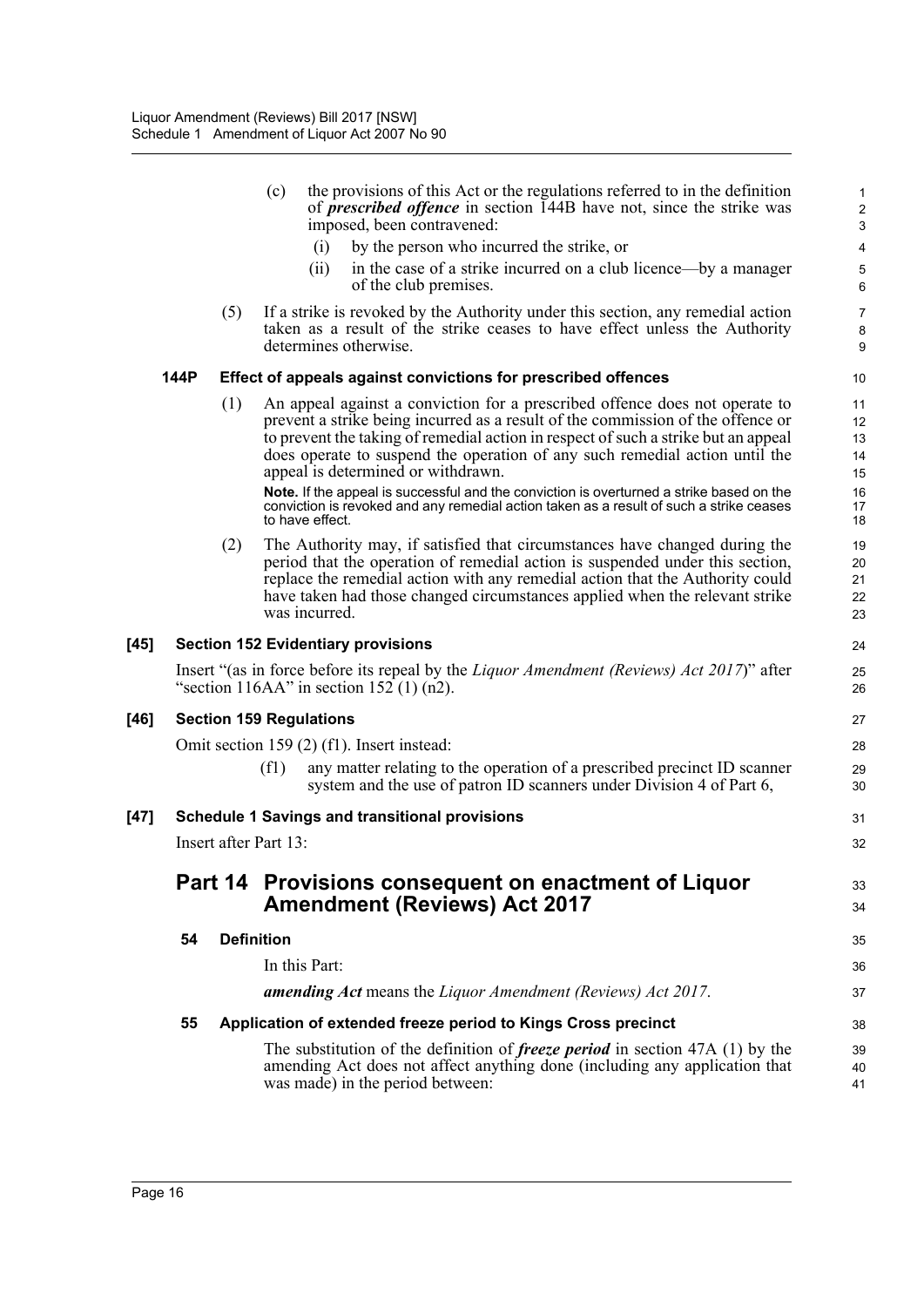|        |                                    |                                | (a) | the end of the period referred to in paragraph (a) of that definition (as in<br>force before its substitution by the amending Act), and                                                                                                                                                                                                                                                                                                                                    | 1<br>$\overline{2}$                |  |
|--------|------------------------------------|--------------------------------|-----|----------------------------------------------------------------------------------------------------------------------------------------------------------------------------------------------------------------------------------------------------------------------------------------------------------------------------------------------------------------------------------------------------------------------------------------------------------------------------|------------------------------------|--|
|        |                                    |                                | (b) | the substitution of that definition by the amending Act.                                                                                                                                                                                                                                                                                                                                                                                                                   | 3                                  |  |
|        | 56                                 | <b>Prescribed precincts</b>    |     |                                                                                                                                                                                                                                                                                                                                                                                                                                                                            |                                    |  |
|        |                                    | (1)                            |     | Anything done under Division 3 of Part 6 of this Act (including, without<br>limitation, any approval or order given or made under that Division) that,<br>immediately before the repeal of that Division by the amending Act, had effect<br>under that Division is taken to have been done, and to have effect, under<br>Division 4 of Part 6 of this Act.                                                                                                                 | 5<br>6<br>$\overline{7}$<br>8<br>9 |  |
|        |                                    | (2)                            |     | Without limiting subclause (1), the Kings Cross precinct ID scanner system<br>approved by the Secretary under Division 3 of Part 6 of this Act is, on the<br>repeal of that Division by the amending Act, taken to have been approved by<br>the Secretary under Division 4 of Part 6 of this Act as the prescribed precinct<br>ID scanner system in respect of the Kings Cross precinct.                                                                                   | 10<br>11<br>12<br>13<br>14         |  |
|        |                                    | (3)                            |     | This clause is subject to the regulations.                                                                                                                                                                                                                                                                                                                                                                                                                                 | 15                                 |  |
|        | 57                                 | 3 strikes scheme under Part 9A |     |                                                                                                                                                                                                                                                                                                                                                                                                                                                                            |                                    |  |
|        |                                    | (1)                            |     | Any strike incurred under Part 9A of this Act and in force immediately before<br>the substitution of that Part by the amending Act is revoked.                                                                                                                                                                                                                                                                                                                             | 17<br>18                           |  |
|        |                                    | (2)                            |     | However, the revocation of an existing strike by this clause does not affect the<br>continued operation of any remedial action taken under Part 9A in respect of<br>the strike before the commencement of this clause. Part 9A, as in force<br>immediately before the substitution of that Part by the amending Act,<br>continues to apply in relation to the taking of any such existing remedial action<br>as if that Part had not been substituted by the amending Act. | 19<br>20<br>21<br>22<br>23<br>24   |  |
|        |                                    | (3)                            |     | A strike may be imposed under Part 9A (as substituted by the amending Act)<br>only in respect of offences committed after the commencement of that<br>substitution.                                                                                                                                                                                                                                                                                                        | 25<br>26<br>27                     |  |
| $[48]$ | <b>Schedule 5 Freeze precincts</b> |                                |     |                                                                                                                                                                                                                                                                                                                                                                                                                                                                            |                                    |  |
|        | Omit the Schedule.                 |                                |     |                                                                                                                                                                                                                                                                                                                                                                                                                                                                            |                                    |  |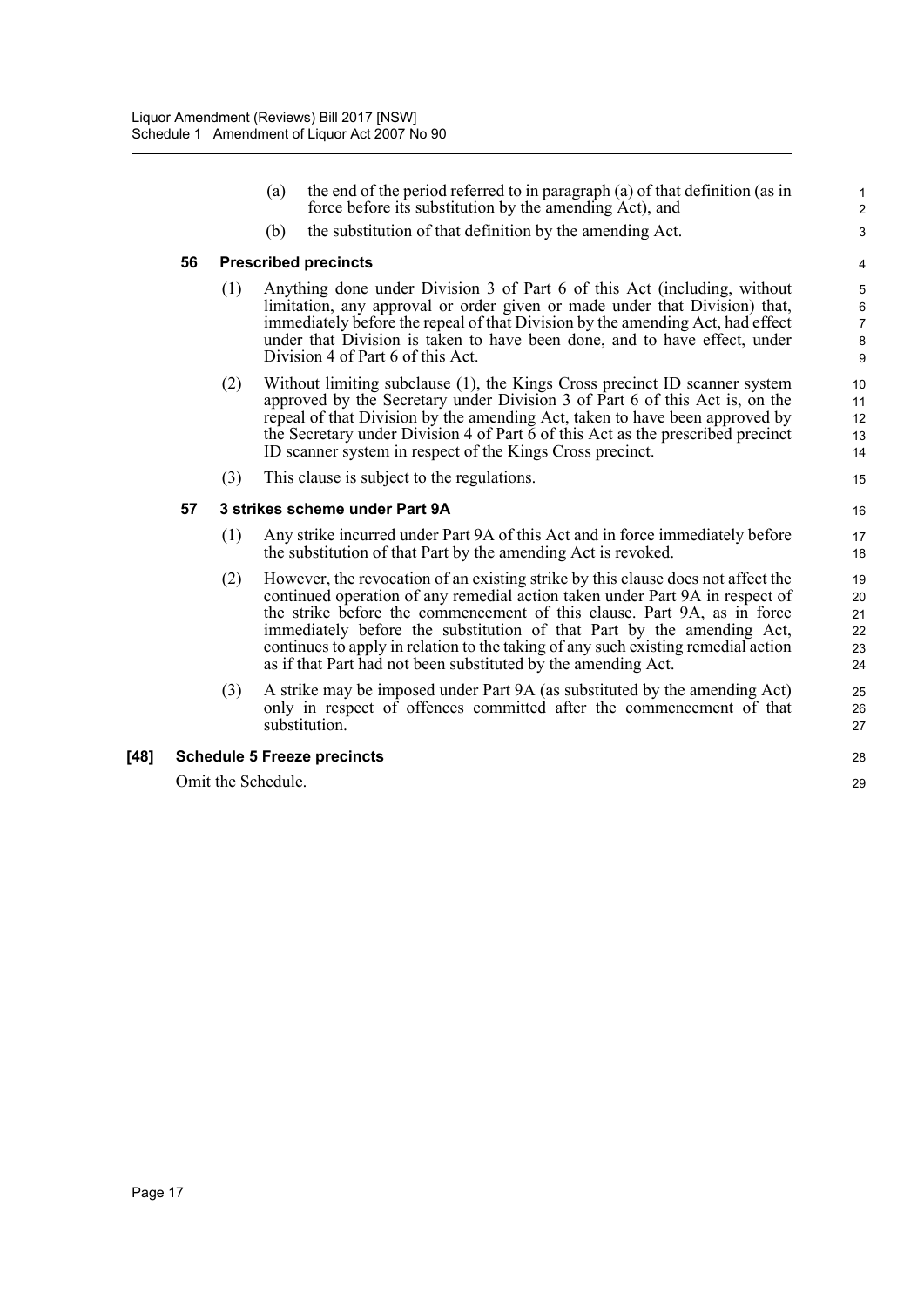<span id="page-21-0"></span>

|       | <b>Schedule 2</b>                                                                                                                                                | Amendment of other gaming and liquor<br>legislation                                                                                                 |                     |  |  |
|-------|------------------------------------------------------------------------------------------------------------------------------------------------------------------|-----------------------------------------------------------------------------------------------------------------------------------------------------|---------------------|--|--|
| 2.1   |                                                                                                                                                                  | Casino Control Act 1992 No 15                                                                                                                       | 3                   |  |  |
| $[1]$ | <b>Section 3 Definitions</b>                                                                                                                                     |                                                                                                                                                     |                     |  |  |
|       | Insert in alphabetical order in section $3(1)$ :<br><b>Secretary</b> means the Secretary of the Department of Industry.                                          |                                                                                                                                                     |                     |  |  |
| $[2]$ |                                                                                                                                                                  | Section 16 Cost of investigations to be paid by applicant<br>Omit "the Authority" where secondly occurring in section 16 (1).                       | $\overline{7}$<br>8 |  |  |
|       |                                                                                                                                                                  | Insert instead "the Secretary".                                                                                                                     | $\boldsymbol{9}$    |  |  |
| $[3]$ | Sections 26 (1), 114 (1) and (4), 115 (1) and (4), 115A (1) and (4), 119 (5) and 121<br>Omit "the Authority" wherever occurring. Insert instead "the Secretary". |                                                                                                                                                     |                     |  |  |
| [4]   |                                                                                                                                                                  | Section 35A Cost of investigations into certain major changes                                                                                       | 12                  |  |  |
|       |                                                                                                                                                                  | Omit "the Authority" where secondly occurring in section 35A (2).                                                                                   | 13                  |  |  |
|       |                                                                                                                                                                  | Insert instead "the Secretary".                                                                                                                     | 14                  |  |  |
| [5]   | <b>Section 35A (5)</b>                                                                                                                                           |                                                                                                                                                     | 15                  |  |  |
|       | Omit "the Authority" where secondly occurring. Insert instead "the Secretary".                                                                                   |                                                                                                                                                     |                     |  |  |
| [6]   |                                                                                                                                                                  | Section 51 Cost of investigations to be paid by applicant                                                                                           | 17                  |  |  |
|       |                                                                                                                                                                  | Omit "the Authority" where secondly occurring in section 51 (1).                                                                                    | 18                  |  |  |
|       |                                                                                                                                                                  | Insert instead "the Secretary".                                                                                                                     | 19                  |  |  |
| [7]   | <b>Section 166A</b>                                                                                                                                              |                                                                                                                                                     | 20                  |  |  |
|       | Insert after section 166:                                                                                                                                        |                                                                                                                                                     | 21                  |  |  |
|       | 166A                                                                                                                                                             | <b>Delegation by Secretary</b>                                                                                                                      | 22                  |  |  |
|       |                                                                                                                                                                  | The Secretary may delegate to any Public Service employee any of the<br>Secretary's functions under this Act (other than this power of delegation). | 23<br>24            |  |  |
| [8]   |                                                                                                                                                                  | <b>Section 168 Prosecution for offences</b>                                                                                                         | 25                  |  |  |
|       |                                                                                                                                                                  | Omit "of the Department of Justice" wherever occurring in section 168 (4) (d) and (5).                                                              | 26                  |  |  |
| 2.2   |                                                                                                                                                                  | <b>Gaming and Liquor Administration Act 2007 No 91</b>                                                                                              | 27                  |  |  |
| [1]   | <b>Section 3 Definitions</b>                                                                                                                                     |                                                                                                                                                     |                     |  |  |
|       | Omit "Justice" from the definition of <i>Department</i> . Insert instead "Industry".                                                                             |                                                                                                                                                     |                     |  |  |
| $[2]$ | Section 36A Review by Authority of certain decisions                                                                                                             |                                                                                                                                                     |                     |  |  |
|       | section $36A(1)$ .                                                                                                                                               | Omit "116AA (4) or" from paragraph (a) (viiia) of the definition of <i>reviewable decision</i> in                                                   | 31<br>32            |  |  |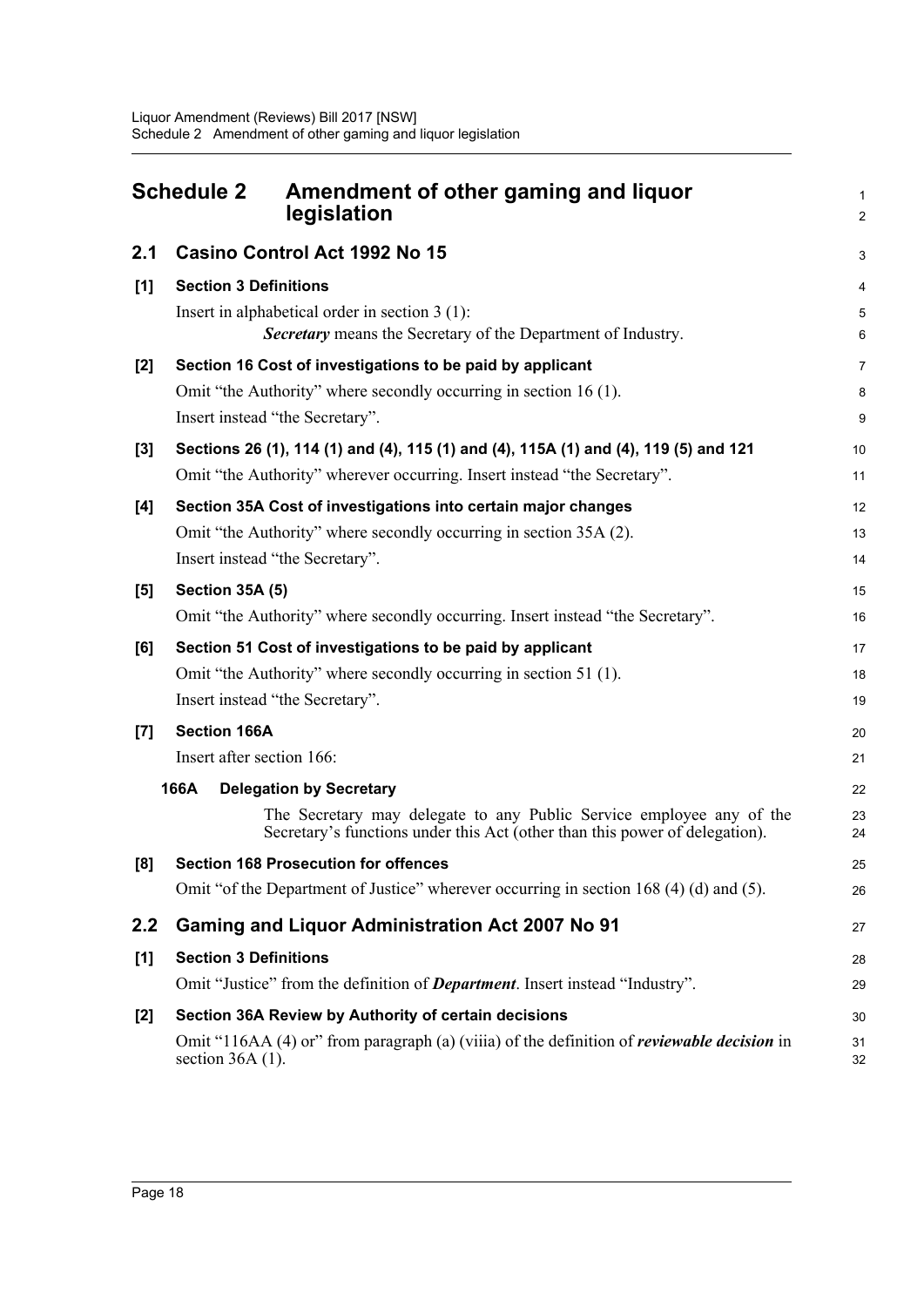| $[3]$ | <b>Section 38B</b>                                                                               |                                                     |                                                                                                                                                                                                                                                                                |                      |  |
|-------|--------------------------------------------------------------------------------------------------|-----------------------------------------------------|--------------------------------------------------------------------------------------------------------------------------------------------------------------------------------------------------------------------------------------------------------------------------------|----------------------|--|
|       | Insert after section 38A:                                                                        |                                                     |                                                                                                                                                                                                                                                                                |                      |  |
|       | 38B                                                                                              | Payment of fees under gaming and liquor legislation |                                                                                                                                                                                                                                                                                |                      |  |
|       |                                                                                                  | (1)                                                 | Any fee required to be paid under the gaming and liquor legislation (including<br>any fee charged or determined by the Authority) is payable to the Secretary.                                                                                                                 | 4<br>5               |  |
|       |                                                                                                  | (2)                                                 | Subsection (1) does not limit the operation of any provision of the gaming and<br>liquor legislation that requires fees to be paid to the Secretary.                                                                                                                           | 6<br>$\overline{7}$  |  |
| [4]   |                                                                                                  | <b>Section 40</b>                                   |                                                                                                                                                                                                                                                                                | 8                    |  |
|       | Omit the section. Insert instead:                                                                |                                                     |                                                                                                                                                                                                                                                                                |                      |  |
|       | 40                                                                                               |                                                     | <b>Recovery of money due to Secretary</b>                                                                                                                                                                                                                                      | 10                   |  |
|       |                                                                                                  | (1)                                                 | Any money due to the Secretary under the gaming and liquor legislation<br>(including any monetary penalty imposed by the Authority or any costs it<br>orders to be paid) may be recovered by the Secretary in a court of competent<br>jurisdiction as a debt due to the Crown. | 11<br>12<br>13<br>14 |  |
|       |                                                                                                  | (2)                                                 | This section does not limit the operation of section 26 of the Casino Control<br>Act 1992.                                                                                                                                                                                     | 15<br>16             |  |
| 2.3   |                                                                                                  |                                                     | Gaming Machines Act 2001 No 127                                                                                                                                                                                                                                                | 17                   |  |
| [1]   | Whole Act (except where otherwise amended by this Subschedule and clause 7 (2)<br>of Schedule 1) |                                                     |                                                                                                                                                                                                                                                                                | 18<br>19             |  |
|       |                                                                                                  |                                                     | Omit "Director-General" wherever occurring. Insert instead "Secretary".                                                                                                                                                                                                        | 20                   |  |
| $[2]$ |                                                                                                  |                                                     | <b>Section 4 Definitions</b>                                                                                                                                                                                                                                                   | 21                   |  |
|       |                                                                                                  |                                                     | Omit the definition of <b>Director-General</b> . Insert in alphabetical order:<br><b>Secretary</b> means the Secretary of the Department of Industry.                                                                                                                          | 22<br>23             |  |
| [3]   | Sections 23 (3), 28 (3) and 108 (1)                                                              |                                                     |                                                                                                                                                                                                                                                                                |                      |  |
|       |                                                                                                  |                                                     | Omit "the Authority" wherever occurring. Insert instead "the Secretary".                                                                                                                                                                                                       | 25                   |  |
| [4]   | <b>Section 36 Approval of LIA by Authority</b>                                                   |                                                     |                                                                                                                                                                                                                                                                                |                      |  |
|       |                                                                                                  |                                                     | Insert "to the Secretary" after "paid" in section 36 (2).                                                                                                                                                                                                                      | 27                   |  |
| [5]   | Section 63 Application for declaration of device as approved gaming machine                      |                                                     |                                                                                                                                                                                                                                                                                |                      |  |
|       |                                                                                                  |                                                     | Insert after section $63$ (2A):                                                                                                                                                                                                                                                | 29                   |  |
|       |                                                                                                  | (2B)                                                | Any amount required to be paid under subsection $(2)$ or $(2A)$ is payable to the<br>Secretary.                                                                                                                                                                                | 30<br>31             |  |
| [6]   |                                                                                                  | <b>Section 63 (3)</b>                               |                                                                                                                                                                                                                                                                                | 32                   |  |
|       |                                                                                                  |                                                     | Omit "the Authority" where firstly occurring. Insert instead "the Secretary".                                                                                                                                                                                                  | 33                   |  |
| $[7]$ | Section 131 Disciplinary powers of Authority                                                     |                                                     |                                                                                                                                                                                                                                                                                |                      |  |
|       | Insert after section $131(2)$ :                                                                  |                                                     |                                                                                                                                                                                                                                                                                |                      |  |
|       |                                                                                                  | (2A)                                                | Any monetary penalty or costs ordered to be paid under subsection (2) are<br>payable to the Secretary.                                                                                                                                                                         | 36<br>37             |  |